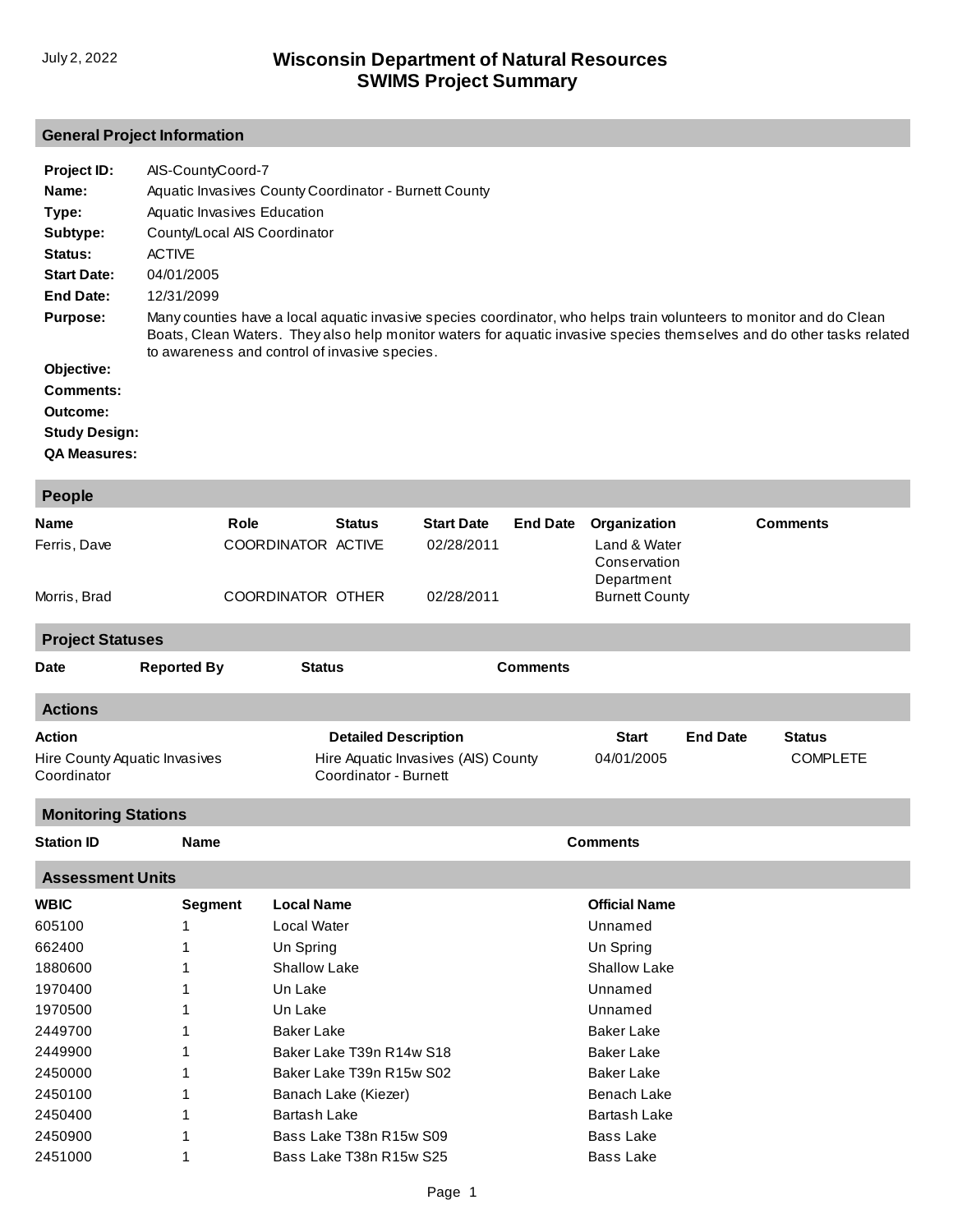| WBIC    | <b>Segment</b> | <b>Local Name</b>            | <b>Official Name</b>     |
|---------|----------------|------------------------------|--------------------------|
| 2451100 | 1              | Bass Lake T39n R14w S24      | <b>Bass Lake</b>         |
| 2451200 | 1              | Bass Lake T39n R16w S23      | <b>Bass Lake</b>         |
| 2451400 | 1              | Bass Lake T40n R15w S23      | <b>Bass Lake</b>         |
| 2451500 | 1              | Bass Lake T41n R14w S03      | <b>Bass Lake</b>         |
| 2451600 | 1              | Bass Lake T41n R16w S13      | <b>Bass Lake</b>         |
| 2452900 | 1              | Behr Lake                    | <b>Behr Lake</b>         |
| 2453100 | 1              | Berg Lake                    | Berg Lake                |
| 2453400 | 1              | <b>Big Doctor Lake</b>       | <b>Big Doctor Lake</b>   |
| 2453500 | 1              | <b>Birch Island Lake</b>     | <b>Birch Island Lake</b> |
| 2453900 | 1              | <b>Black Lake</b>            | <b>Black Lake</b>        |
| 2454200 | 1              | <b>Bluff Lake</b>            | <b>Bluff Lake</b>        |
| 2454300 | 1              | Bogey Lake                   | Bogey Lake               |
| 2454500 | 1              | <b>Boner Lake</b>            | <b>Boner Lake</b>        |
| 2454700 | 1              | <b>Bradley Lake</b>          | <b>Bradley Lake</b>      |
| 2455000 | 1              | <b>Bricher Lake</b>          | <b>Bricher Lake</b>      |
| 2455500 | 1              | Buck Lake T39n R15w S26      | <b>Buck Lake</b>         |
| 2457000 | 1              | Chase Lake                   | Chase Lake               |
| 2457600 | 1              | Clear Lake                   | Clear Lake               |
| 2458000 | 1              | Clubhouse Lake               | Clubhouse Lake           |
| 2458300 | 1              | <b>Conners Lake</b>          | Conners Lake             |
| 2458500 | 1              | Corwick Lake                 | Coruick Lake             |
| 2458600 | 1              | Cranberry Lake T38n R15w S05 | Cranberry Lake           |
| 2458700 | 1              | Cranberry Lake T40n R14w S04 | Cranberry Lake           |
| 2458800 | 1              | Crescent Lake                | <b>Crescent Lake</b>     |
| 2459100 | 1              | Crooked Lake T38n R16w S08   | Crooked Lake             |
| 2459200 | 1              | Crooked Lake T40n R15w S07   | Crooked Lake             |
| 2459600 | 1              | Crystal Lake                 | Crystal Lake             |
| 2460300 | 1              | Deep Lake                    | Deep Lake                |
| 2460700 | 1              | Deer Lake                    | Deer Lake                |
| 2461100 | 1              | Devils Lake                  | Devils Lake              |
| 2461500 | 1              | Doctor Lake                  | Doctor Lake              |
| 2461700 | 1              | Dubois Lake                  | Dubois Lake              |
| 2462000 | 1              | Durand Lake                  | Durand Lake              |
| 2462600 | 1              | Eagle Lake T40n R14w S26     | Eagle Lake               |
| 2462900 | 1              | Echo Lake                    | Echo Lake                |
| 2463100 | 1              | <b>Elbow Lake</b>            | Elbow Lake               |
| 2464000 | 1              | Fawn Lake                    | Fawn Lake                |
| 2464100 | 1              | Fenton Lake                  | Fenton Lake              |
| 2464200 | 1              | Fern Lake                    | Fern Lake                |
| 2464300 | 1              | Ferry Lake                   | Ferry Lake               |
| 2464400 | 1              | Fish Lake T38n R16w S06      | Fish Lake                |
| 2464500 | 1              | Fish Lake T40n R14w S04      | Fish Lake                |
| 2464800 | 1              | Floyd Lake                   | Floyd Lake               |
| 2465200 | 1              | Fremstadt Lake               | Fremstadt Lake           |
| 2465300 | 1              | Frog Lake (Prinel)           | Frog Lake                |
| 2466300 | 1              | Godfrey Lake                 | Godfrey Lake             |
| 2466500 | 1              | Goose Lake                   | Goose Lake               |
| 2467200 | 1              | Green Lake                   | Green Lake               |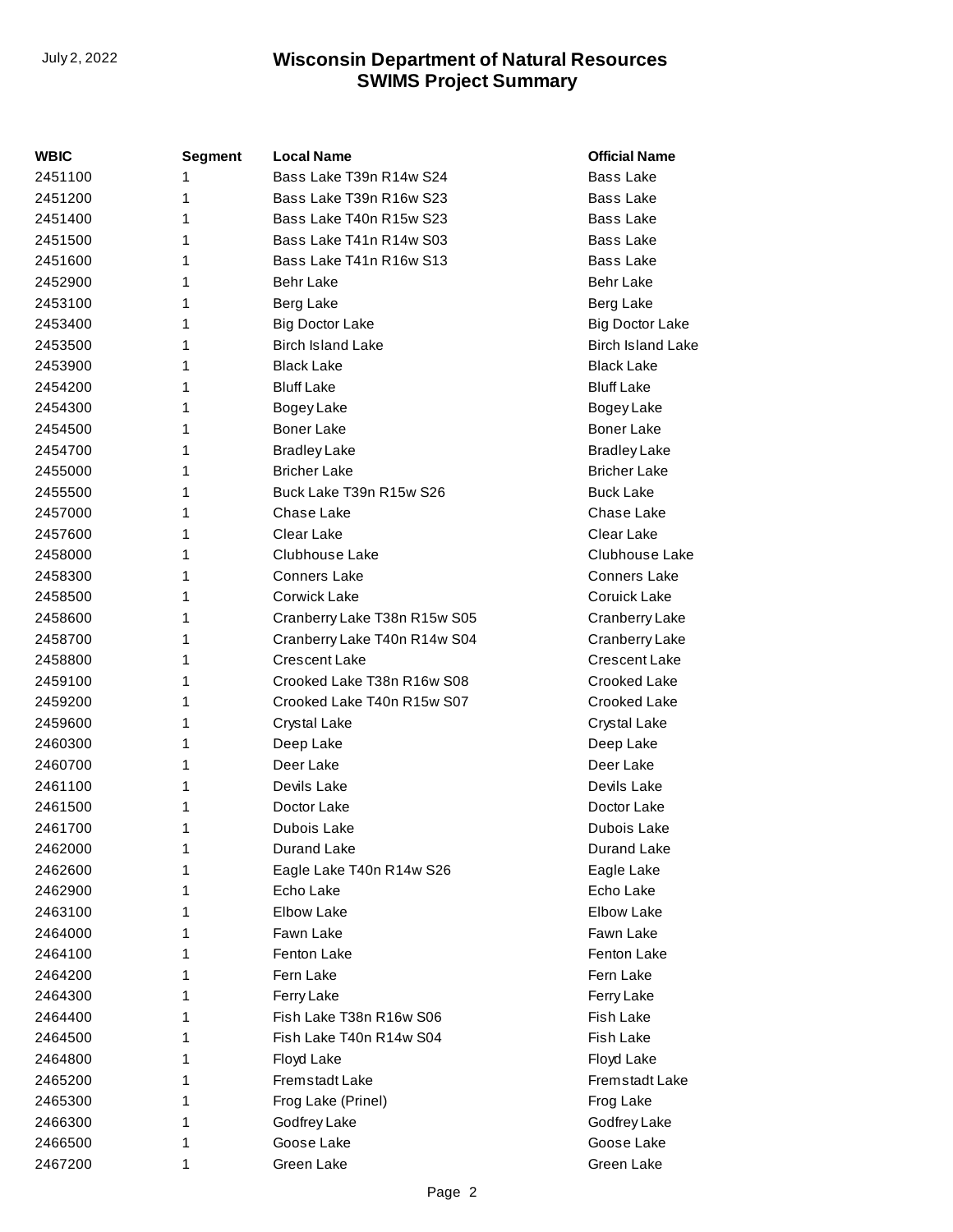| WBIC    | <b>Segment</b> | <b>Local Name</b>              | <b>Official Name</b>        |
|---------|----------------|--------------------------------|-----------------------------|
| 2467300 | 1              | Greenwood Lake                 | Greenwood Lake              |
| 2467700 | 1              | Ham Lake                       | Ham Lake                    |
| 2468700 | 1              | Hayden Lake                    | Hayden Lake                 |
| 2469900 | 1              | Horseshoe Lake                 | Horseshoe Lake              |
| 2470700 | 1              | <b>Island Lake</b>             | <b>Island Lake</b>          |
| 2471600 | 1              | Johnson Lake                   | Johnson Lake                |
| 2471700 | 1              | Johnson Lake T41n R15w S24     | Johnson Lake                |
| 2471800 | 1              | Kapes Lake (Miller)            | Kapes Lake                  |
| 2473700 | 1              | Thirty-Two Lake                | Lake Thirty Two             |
| 2474100 | 1              | Lang Lake                      | Lang Lake                   |
| 2474300 | 1              | Larson Lake                    | Larson Lake                 |
| 2474600 | 1              | Leaf Lake                      | Leaf Lake                   |
| 2475300 | 1              | Lily Lake T41n R14w S34        | Lily Lake                   |
| 2475400 | 1              | Lind Lake                      | Lind Lake                   |
| 2475600 | 1              | Little Bass Lake T38n R15w S24 | Little Bass Lake            |
| 2475800 | 1              | Little Bass Lake T40n R16w S22 | Little Bass Lake            |
| 2476000 | 1              | Little Bear Lake               | Little Bear Lake            |
| 2476200 | 1              | Little Deer Lake               | Little Deer Lake            |
| 2476300 | 1              | Little Dunham Lake             | Little Dunham Lake          |
| 2476900 | 1              | Little Mallard Lake            | Little Mallard Lake         |
| 2477000 | 1              | Little Mcgraw Lake             | Little McGraw Lake          |
| 2477600 | 1              | Little Round Lake              | Little Round Lake           |
| 2478300 | 1              | Long Lake T41n R16w S33        | Long Lake                   |
| 2479400 | 1              | Lost Lake T39n R15w S27        | Lost Lake                   |
| 2479500 | 1              | Lost Lake                      | Lost Lake                   |
| 2479700 | 1              | Lost Lake T41n R14w S16        | Lost Lake                   |
| 2480000 | 1              | Twin Lake, Lower               | <b>Lower Twin Lake</b>      |
| 2480100 | 1              | Lucerne Lake                   | Lucerne Lake                |
| 2480800 | 1              | Mallard Lake                   | Mallard Lake                |
| 2481400 | 1              | Mcelroy Lake                   | McElroy Lake                |
| 2481900 | 1              | Meeker Run Lake                | Meeker Run Lake             |
| 2482700 | 1              | Mingo Lake                     | Mingo Lake                  |
| 2482800 | 1              | Miniature Lake                 | Miniature Lake              |
| 2482900 |                | Minnow Lake                    | Minnow Lake                 |
| 2483200 |                | Mollete Lake                   | Mollete Lake                |
| 2483300 |                | Money Lake                     | Money Lake                  |
| 2484400 | 1              | Mud Lake T40n R16w S26         | Mud Lake                    |
| 2485100 | 1              | Muskrat Lake                   | Muskrat Lake                |
| 2485200 | 1              | Myre Lake                      | Myre Lake                   |
| 2485300 | 1              | Myrick                         | Myrick Lake                 |
| 2485400 | 1              | Mystery Lake                   | Mystery Lake                |
| 2485800 | 1              | Twin Lake, North               | Twin Lakes, North Twin Lake |
| 2486100 | 1              | Nicaboyne Lake (Nicahoyne)     | Nicaboyne Lake              |
| 2486300 | 1              | No Mans Lake                   | No Mans Lake                |
| 2486600 | 1              | Oak Lake                       | Oak Lake                    |
| 2487400 | 1              | Our Lake                       | Our Lake                    |
| 2488500 | 1              | Perch Lake                     | Perch Lake                  |
| 2488800 | 1              | <b>Phernetton Lake</b>         | <b>Phernetton Lake</b>      |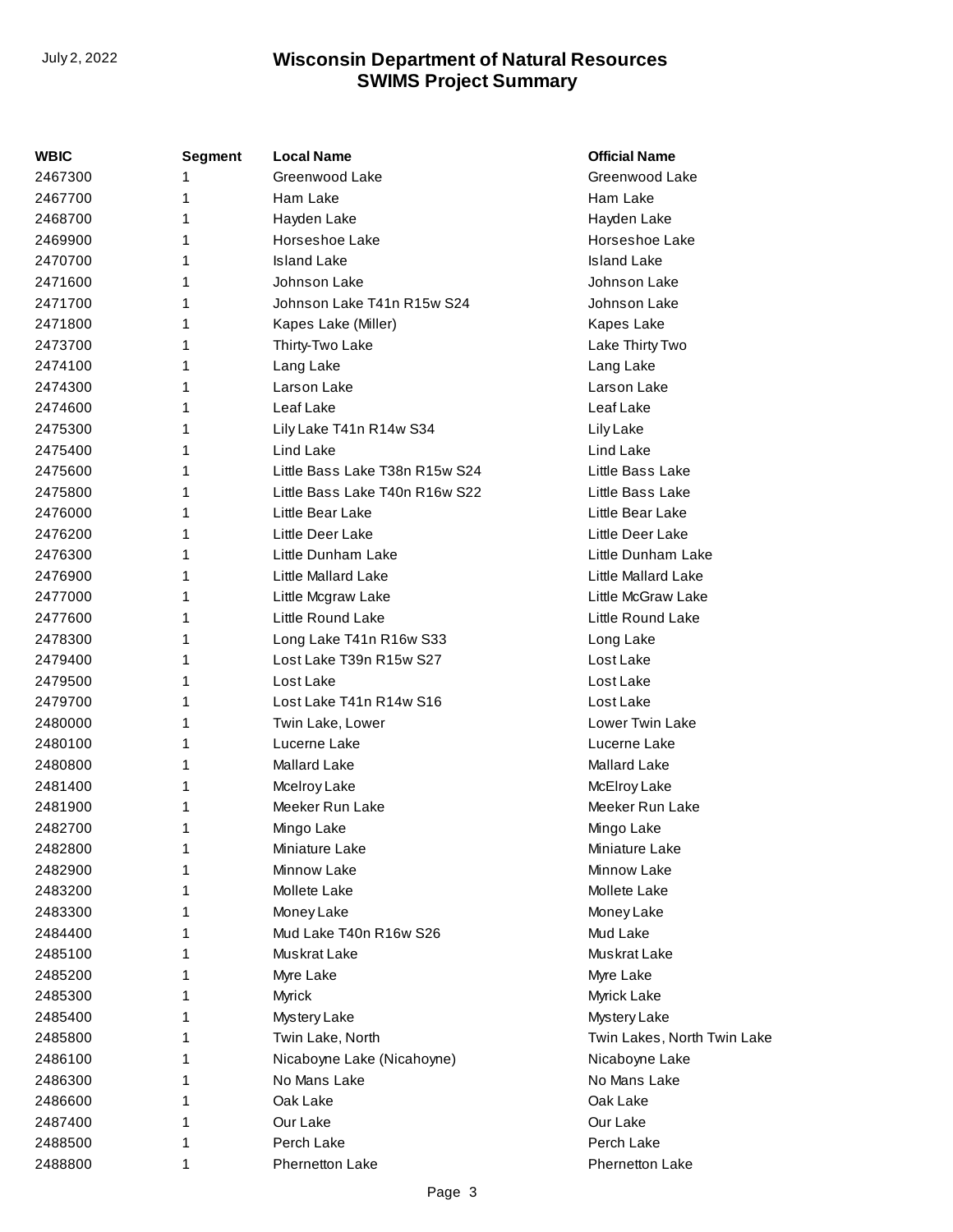| WBIC    | <b>Segment</b> | <b>Local Name</b>            | <b>Official Name</b> |
|---------|----------------|------------------------------|----------------------|
| 2489500 | 1              | Pike Lake                    | Pike Lake            |
| 2490100 | 1              | Pine Lake T37n R18w S22      | Pine Lake            |
| 2490200 | 1              | Pine Lake T40n R15w S25      | Pine Lake            |
| 2490600 | 1              | Places Lake                  | Places Lake          |
| 2490900 | 1              | Point Lake                   | Point Lake           |
| 2491100 | 1              | Poquettes Lake (Little Long) | Poquettes Lake       |
| 2491200 | 1              | Pratt Lake                   | <b>Pratt Lake</b>    |
| 2491500 | 1              | Prinel Lake (Frog)           | <b>Prinel Lake</b>   |
| 2491600 | 1              | <b>Put Lake</b>              | <b>Put Lake</b>      |
| 2491700 | 1              | Rahn Lake                    | Rahn Lake            |
| 2492400 | 1              | <b>Richart Lake</b>          | <b>Richart Lake</b>  |
| 2493000 | 1              | Rohr Lake                    | Rohr Lake            |
| 2493100 | 1              | Rooney Lake                  | Rooney Lake          |
| 2493600 | 1              | Round Lake T39n R15w S03     | Round Lake           |
| 2493700 | 1              | Round Lake T41n R16w S33     | Round Lake           |
| 2494300 | 1              | Twin Lake, South             | South Twin Lake      |
| 2494700 | 1              | Saginaw Lake                 | Saginaw Lake         |
| 2495100 | 1              | Sand Lake T40n R15w S25      | Sand Lake            |
| 2495500 | 1              | Sanks Lake                   | Sanks Lake           |
| 2496800 | 1              | Silver Lake T38n R16w S22    | Silver Lake          |
| 2497900 | 1              | Smith Lake                   | Smith Lake           |
| 2499200 | 1              | Staples Lake                 | Staples Lake         |
| 2499500 | 1              | Stone Lake                   | Stone Lake           |
| 2499700 | 1              | Stulen Lake                  | Stulen Lake          |
| 2500000 | 1              | Sunfish Lake                 | Sunfish Lake         |
| 2500300 | 1              | Swamp Lake T38n R16w S30     | Swamp Lake           |
| 2500400 | 1              | Swamp Lake T39n R15w S11     | Swamp Lake           |
| 2500800 | 1              | Tanda Lake                   | Tanda Lake           |
| 2501100 | 1              | Temple Lake                  | Temple Lake          |
| 2501200 | 1              | <b>Thatcher Lake</b>         | <b>Thatcher Lake</b> |
| 2501500 | 1              | <b>Tobe Lake</b>             | <b>Tobe Lake</b>     |
| 2502600 | 1              | <b>Tucker Lake</b>           | <b>Tucker Lake</b>   |
| 2527600 | 1              | Un Lake                      | Unnamed              |
| 2527700 | 1              | Un Lake                      | Unnamed              |
| 2527800 | 1              | Un Lake                      | Unnamed              |
| 2527900 | 1              | Un Lake                      | Unnamed              |
| 2528000 | 1              | Un Lake                      | Unnamed              |
| 2528100 | 1              | Un Lake                      | Unnamed              |
| 2528200 | 1              | Un Lake                      | Unnamed              |
| 2528300 | 1              | Un Lake                      | Unnamed              |
| 2528400 | 1              | Un Lake                      | Unnamed              |
| 2528500 | 1              | Un Lake                      | Unnamed              |
| 2528600 | 1              | Un Lake                      | Unnamed              |
| 2531300 | 1              | Un Lake                      | Unnamed              |
| 2531400 | 1              | Un Lake                      | Unnamed              |
| 2531500 | 1              | Unnamed Lake                 | Unnamed              |
| 2531600 | 1              | Un Lake                      | Unnamed              |
| 2531700 | 1              | Un Lake                      | Unnamed              |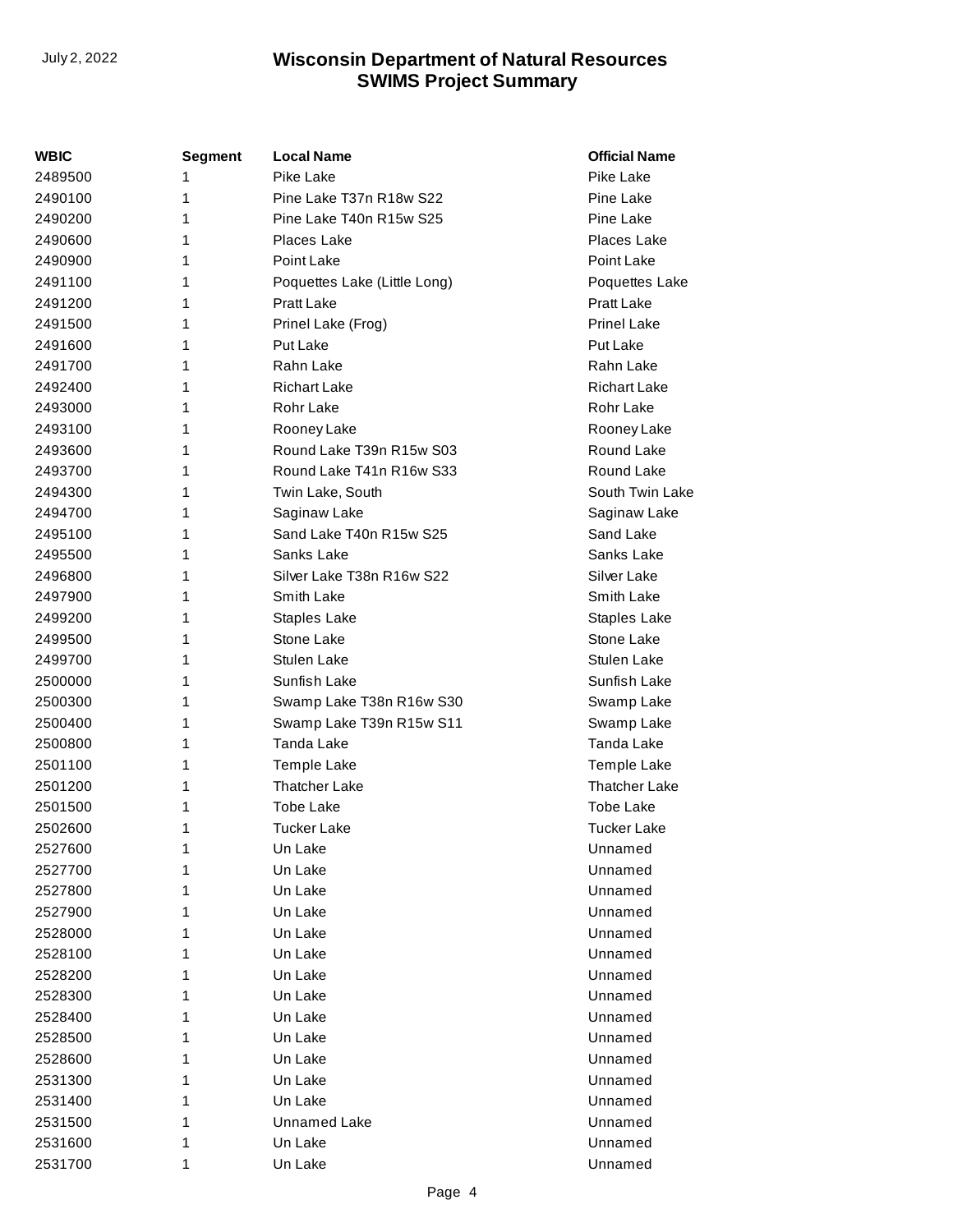| <b>WBIC</b> | <b>Segment</b> | <b>Local Name</b>   | <b>Official Name</b> |
|-------------|----------------|---------------------|----------------------|
| 2531800     | 1              | Un Lake             | Unnamed              |
| 2531900     | 1              | Un Lake             | Unnamed              |
| 2532000     | 1              | Un Lake             | Unnamed              |
| 2532100     | 1              | Un Lake             | Unnamed              |
| 2532200     | 1              | Un Lake             | Unnamed              |
| 2532300     | 1              | Un Lake             | Unnamed              |
| 2532400     | 1              | Un Lake             | Unnamed              |
| 2532500     | 1              | Un Lake             | Unnamed              |
| 2532600     | 1              | Un Lake             | Unnamed              |
| 2532700     | 1              | Un Lake             | Unnamed              |
| 2532800     | 1              | Un Lake             | Unnamed              |
| 2532900     | 1              | Un Lake             | Unnamed              |
| 2538100     | 1              | Un Lake             | Unnamed              |
| 2538200     | 1              | Un Lake             | Unnamed              |
| 2538300     | 1              | Un Lake             | Unnamed              |
| 2538400     | 1              | Un Lake             | Unnamed              |
| 2538500     | 1              | Un Lake             | Unnamed              |
| 2538600     | 1              | Un Lake             | Unnamed              |
| 2538700     | 1              | Un Lake             | Unnamed              |
| 2538800     | 1              | Un Lake             | Unnamed              |
| 2538900     | 1              | Un Lake             | Unnamed              |
| 2539000     | 1              | Un Lake             | Unnamed              |
| 2539100     | 1              | <b>Unnamed Lake</b> | Unnamed              |
| 2539200     | 1              | Un Lake             | Unnamed              |
| 2539300     | 1              | Un Lake             | Unnamed              |
| 2539365     | 1              | Un Lake             | Unnamed              |
| 2539370     | 1              | Un Lake             | Unnamed              |
| 2539380     | 1              | Un Lake             | Unnamed              |
| 2539400     | 1              | Un Lake             | Unnamed              |
| 2539500     | 1              | Un Lake             | Unnamed              |
| 2539600     | 1              | Un Lake             | Unnamed              |
| 2539700     | 1              | Un Lake             | Unnamed              |
| 2539800     | 1              | Un Lake             | Unnamed              |
| 2539900     | 1              | Un Lake             | Unnamed              |
| 2540000     | 1              | Un Lake             | Unnamed              |
| 2540100     | 1              | Un Lake             | Unnamed              |
| 2540200     | 1              | Un Lake             | Unnamed              |
| 2540300     | 1              | Un Lake             | Unnamed              |
| 2540400     | 1              | Un Lake             | Unnamed              |
| 2540500     | 1              | Un Lake             | Unnamed              |
| 2540600     | 1              | Un Lake             | Unnamed              |
| 2540700     | 1              | Un Lake             | Unnamed              |
| 2540800     | 1              | Un Lake             | Unnamed              |
| 2540900     | 1              | Un Lake             | Unnamed              |
| 2541000     | 1              | Un Lake             | Unnamed              |
| 2541100     | 1              | Un Lake             | Unnamed              |
| 2541200     | 1              | Unnamed Lake        | Unnamed              |
| 2541300     | 1              | Un Lake             | Unnamed              |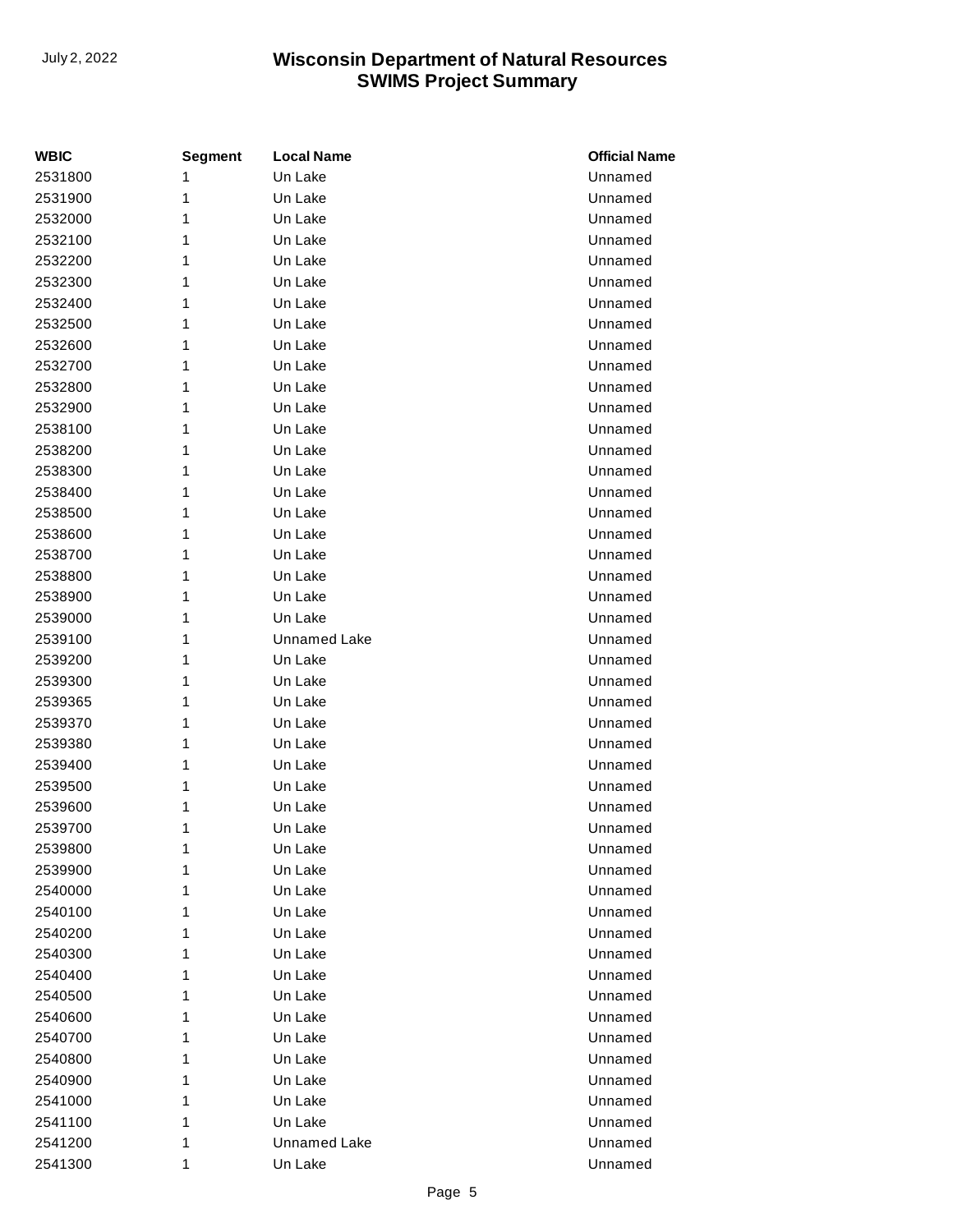| <b>WBIC</b> | <b>Segment</b> | <b>Local Name</b> | <b>Official Name</b> |
|-------------|----------------|-------------------|----------------------|
| 2541400     | 1              | Un Lake           | Unnamed              |
| 2541500     | 1              | Un Lake           | Unnamed              |
| 2541600     | 1              | Un Lake           | Unnamed              |
| 2541700     | 1              | Un Lake           | Unnamed              |
| 2546600     | 1              | Un Lake           | Unnamed              |
| 2546700     | 1              | Un Lake           | Unnamed              |
| 2546800     | 1              | Un Lake           | Unnamed              |
| 2546900     | 1              | Un Lake           | Unnamed              |
| 2547000     | 1              | Un Lake           | Unnamed              |
| 2547100     | 1              | Un Lake           | Unnamed              |
| 2547200     | 1              | Un Lake           | Unnamed              |
| 2547300     | 1              | Un Lake           | Unnamed              |
| 2547400     | 1              | Un Lake           | Unnamed              |
| 2547500     | 1              | Un Lake           | Unnamed              |
| 2547700     | 1              | Un Lake           | Unnamed              |
| 2547800     | 1              | Un Lake           | Unnamed              |
| 2547900     | 1              | Un Lake           | Unnamed              |
| 2548000     | 1              | Un Lake           | Unnamed              |
| 2548100     | 1              | Un Lake           | Unnamed              |
| 2548200     | 1              | Un Lake           | Unnamed              |
| 2548300     | 1              | Un Lake           | Unnamed              |
| 2548400     | 1              | Un Lake           | Unnamed              |
| 2548500     | 1              | Un Lake           | Unnamed              |
| 2548600     | 1              | Un Lake           | Unnamed              |
| 2548700     | 1              | Un Lake           | Unnamed              |
| 2548800     | 1              | Un Lake           | Unnamed              |
| 2548900     | 1              | Un Lake           | Unnamed              |
| 2549000     | 1              | Un Lake           | Unnamed              |
| 2549100     | 1              | Un Lake           | Unnamed              |
| 2549200     | 1              | Un Lake           | Unnamed              |
| 2549300     | 1              | Un Lake           | Unnamed              |
| 2555400     | 1              | Un Lake           | Unnamed              |
| 2555600     | 1              | Un Lake           | Unnamed              |
| 2555700     | 1              | Un Lake           | Unnamed              |
| 2555800     | 1              | Un Lake           | Unnamed              |
| 2555900     | 1              | Un Lake           | Unnamed              |
| 2556000     | 1              | Un Lake           | Unnamed              |
| 2556100     | 1              | Un Lake           | Unnamed              |
| 2556200     | 1              | Un Lake           | Unnamed              |
| 2556300     | 1              | Un Lake           | Unnamed              |
| 2556400     | 1              | Un Lake           | Unnamed              |
| 2556500     | 1              | Un Lake           | Unnamed              |
| 2556600     | 1              | Un Lake           | Unnamed              |
| 2556700     | 1              | Unnamed Lake      | Unnamed              |
| 2556800     | 1              | Un Lake           | Unnamed              |
| 2556900     | 1              | Un Lake           | Unnamed              |
| 2557000     | 1              | Un Lake           | Unnamed              |
| 2557100     | 1              | Un Lake           | Unnamed              |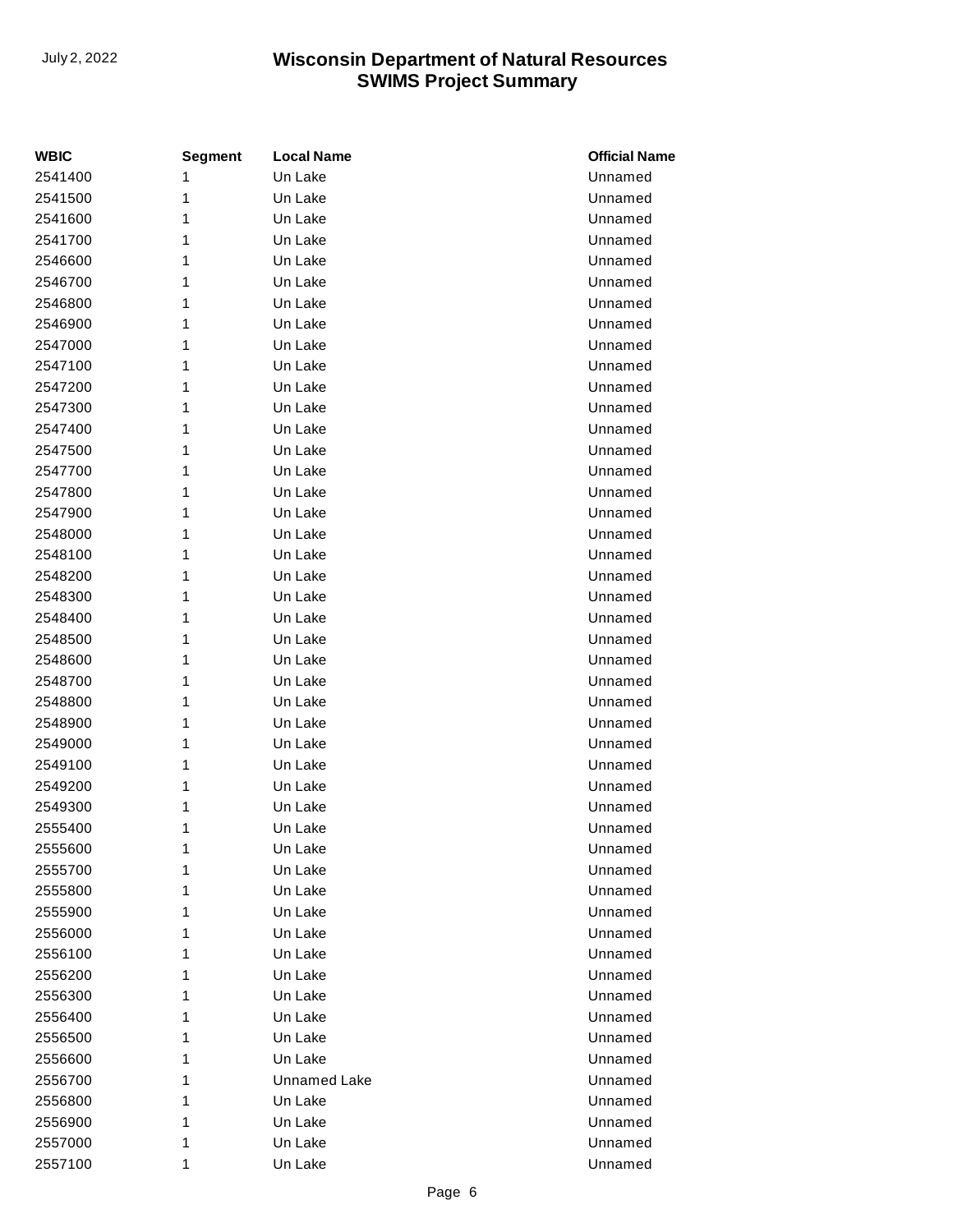| <b>WBIC</b> | <b>Segment</b> | <b>Local Name</b> | <b>Official Name</b> |
|-------------|----------------|-------------------|----------------------|
| 2557200     | 1              | Un Lake           | Unnamed              |
| 2557300     | 1              | Un Lake           | Unnamed              |
| 2557400     | 1              | Un Lake           | Unnamed              |
| 2557500     | 1              | Un Lake           | Unnamed              |
| 2557600     | 1              | Un Lake           | Unnamed              |
| 2557700     | 1              | Un Lake           | Unnamed              |
| 2557800     | 1              | Un Lake           | <b>Truck Lake</b>    |
| 2557900     | 1              | Un Lake           | Unnamed              |
| 2558000     | 1              | Un Lake           | Unnamed              |
| 2558100     | 1              | Un Lake           | Unnamed              |
| 2558200     | 1              | Un Lake           | Unnamed              |
| 2558300     | 1              | Un Lake           | Unnamed              |
| 2558400     | 1              | Local Water       | Unnamed              |
| 2558500     | 1              | Un Lake           | Unnamed              |
| 2558600     | 1              | Un Lake           | Unnamed              |
| 2558700     | 1              | Un Lake           | Unnamed              |
| 2558800     | 1              | Un Lake           | Unnamed              |
| 2558900     | 1              | Un Lake           | Unnamed              |
| 2559000     | 1              | Un Lake           | Unnamed              |
| 2559100     | 1              | Un Lake           | Unnamed              |
| 2559200     | 1              | Un Lake           | Unnamed              |
| 2559300     | 1              | Un Lake           | Unnamed              |
| 2559400     | 1              | Un Lake           | Unnamed              |
| 2559500     | 1              | Un Lake           | Unnamed              |
| 2559600     | 1              | Un Lake           | Unnamed              |
| 2559700     | 1              | Un Lake           | Unnamed              |
| 2559800     | 1              | Un Lake           | Unnamed              |
| 2559900     | 1              | Un Lake           | Unnamed              |
| 2560000     | 1              | Un Lake           | Unnamed              |
| 2568100     | 1              | Un Lake           | Unnamed              |
| 2568200     | 1              | Un Lake           | Unnamed              |
| 2568300     | 1              | Un Lake           | Unnamed              |
| 2568400     | 1              | Un Lake           | Unnamed              |
| 2568500     | 1              | Un Lake           | Unnamed              |
| 2568600     | 1              | Un Lake           | Unnamed              |
| 2568700     | 1              | Un Lake           | Unnamed              |
| 2568800     | 1              | Un Lake           | Unnamed              |
| 2568900     | 1              | Un Lake           | Unnamed              |
| 2569000     | 1              | Un Lake           | Unnamed              |
| 2569100     | 1              | Un Lake           | Unnamed              |
| 2569200     | 1              | Unnamed Lake      | Unnamed              |
| 2569300     | 1              | Un Lake           | Unnamed              |
| 2569400     | 1              | Un Lake           | Unnamed              |
| 2569500     | 1              | Un Lake           | Unnamed              |
| 2569600     | 1              | Un Lake           | Unnamed              |
| 2569700     | 1              | Un Lake           | Unnamed              |
| 2569900     | 1              | Un Lake           | Unnamed              |
| 2570000     | 1              | Un Lake           | Unnamed              |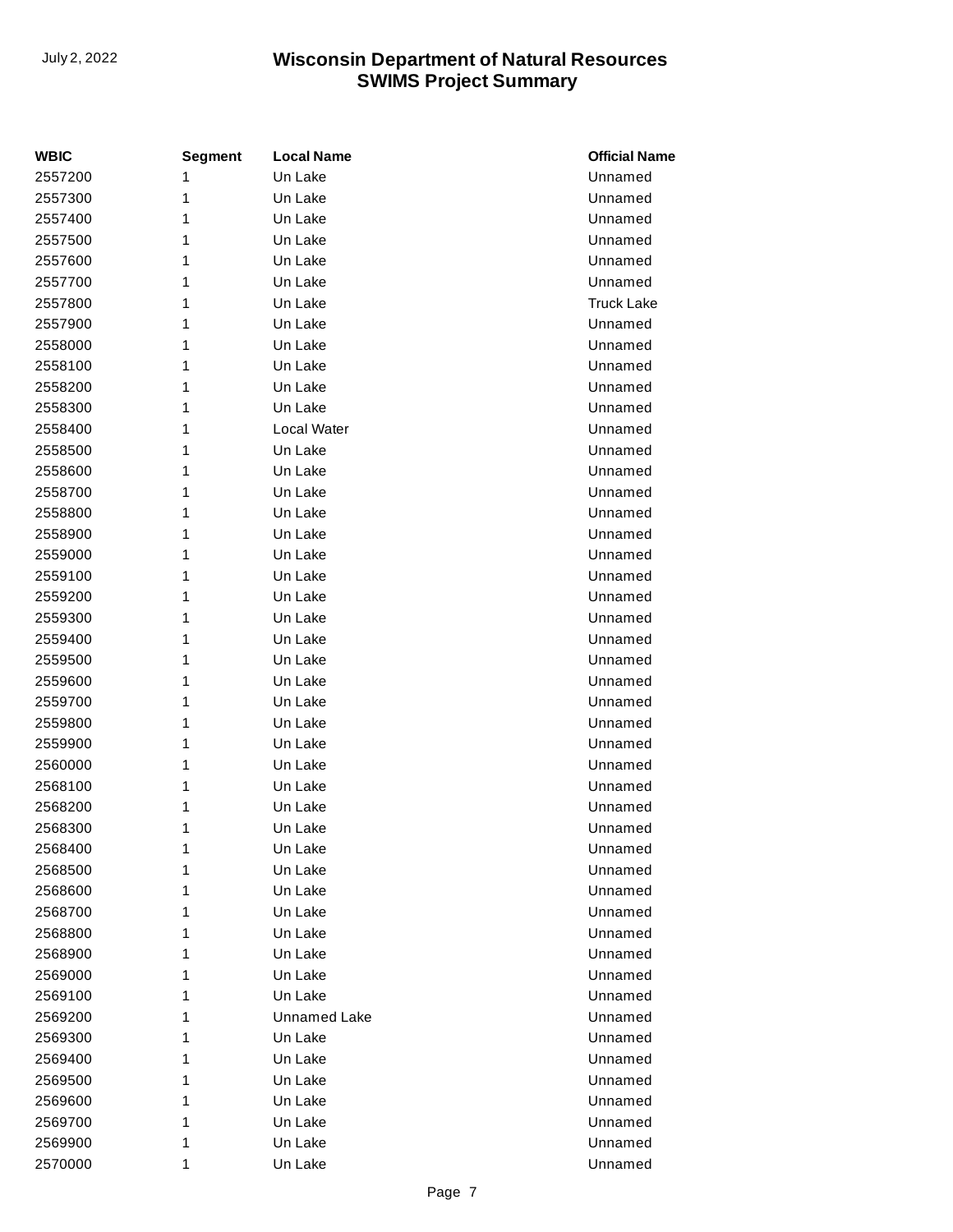| WBIC    | <b>Segment</b> | <b>Local Name</b>          | <b>Official Name</b>   |
|---------|----------------|----------------------------|------------------------|
| 2570100 | 1              | Un Lake                    | Unnamed                |
| 2570200 | 1              | Un Lake                    | Unnamed                |
| 2570300 | 1              | Un Lake                    | Unnamed                |
| 2573100 | 1              | Un Lake                    | Unnamed                |
| 2598400 | 1              | Twin Lake, Upper           | <b>Upper Twin Lake</b> |
| 2598600 | 1              | Viola Lake                 | Viola Lake             |
| 2599500 | 1              | <b>Ward Lake</b>           | Ward Lake              |
| 2600700 | 1              | <b>Wilson Lake</b>         | <b>Wilson Lake</b>     |
| 2601400 | 4              | St. Croix River            | Saint Croix River      |
| 2601400 | 6              | St. Croix River            | Saint Croix River      |
| 2635500 | 2              | <b>Orr Creek</b>           | <b>Orr Creek</b>       |
| 2636000 | 2              | <b>Trade River</b>         | <b>Trade River</b>     |
| 2636000 | 6              | <b>Trade River</b>         | <b>Trade River</b>     |
| 2636000 | 7              | <b>Trade River</b>         | <b>Trade River</b>     |
| 2636000 | 8              | <b>Trade River</b>         | <b>Trade River</b>     |
| 2636100 | 1              | Cowan Creek                | Cowan Creek            |
| 2636500 | 1              | <b>Fish Lake</b>           | Fish Lake              |
| 2636600 | 1              | Town Road Flowage          | Town Road Flowage      |
| 2636600 | $\overline{c}$ | Town Road Flowage          | Town Road Flowage      |
| 2636800 | 1              | Logging Creek              | Logging Creek          |
| 2636800 | $\overline{c}$ | Logging Creek              | Logging Creek          |
| 2637200 | 1              | Dueholm Flowage            | Dueholm Flowage        |
| 2637400 | 1              | North Fork Trade River     | North Fork Trade River |
| 2637400 | 2              | North Fork Trade River     | North Fork Trade River |
| 2637400 | 3              | North Fork Trade River     | North Fork Trade River |
| 2637400 | 4              | North Fork Trade River     | North Fork Trade River |
| 2637800 | 1              | Grettum Flowage            | Grettum Flowage        |
| 2638100 | 1              | <b>Isaac Lake</b>          | <b>Isaac Lake</b>      |
| 2638200 | 1              | Little Holmes Lake         | Little Holmes Lake     |
| 2638400 | 1              | <b>Holmes Lake</b>         | Holmes Lake            |
| 2638600 | 1              | Bass Lake T37n R18w S17    | Bass Lake              |
| 2638700 | 1              | <b>Big Trade Lake</b>      | <b>Big Trade Lake</b>  |
| 2638900 | 1              | Un Lake                    | Unnamed                |
| 2639100 | 1              | Pickle Lake                | Pickle Lake            |
| 2639200 | 1              | Gabrielson Lake (Gabelson) | Gabrielson Lake        |
| 2639300 | 1              | Trade Lake, Little         | Little Trade Lake      |
| 2639500 | 1              | Un Lake                    | Unnamed                |
| 2639700 | 1              | Un Lake                    | Unnamed                |
| 2639800 | 1              | Spook Lake                 | Spook Lake             |
| 2640000 | 1              | Un Lake                    | Unnamed                |
| 2640100 | 1              | Round Lake T37n R18w S27   | Round Lake             |
| 2640300 | 1              | Rice Lake T37n R18w S25    | Rice Lake              |
| 2642800 | 1              | Benson Brook               | <b>Benson Brook</b>    |
| 2642900 | 1              | <b>Wood River</b>          | <b>Wood River</b>      |
| 2642900 | 2              | Wood River                 | Wood River             |
| 2643000 | 1              | Hay Creek                  | Hay Creek              |
| 2643000 | $\overline{c}$ | Hay Creek                  | Hay Creek              |
| 2643100 | 1              | Local Water                | Unnamed                |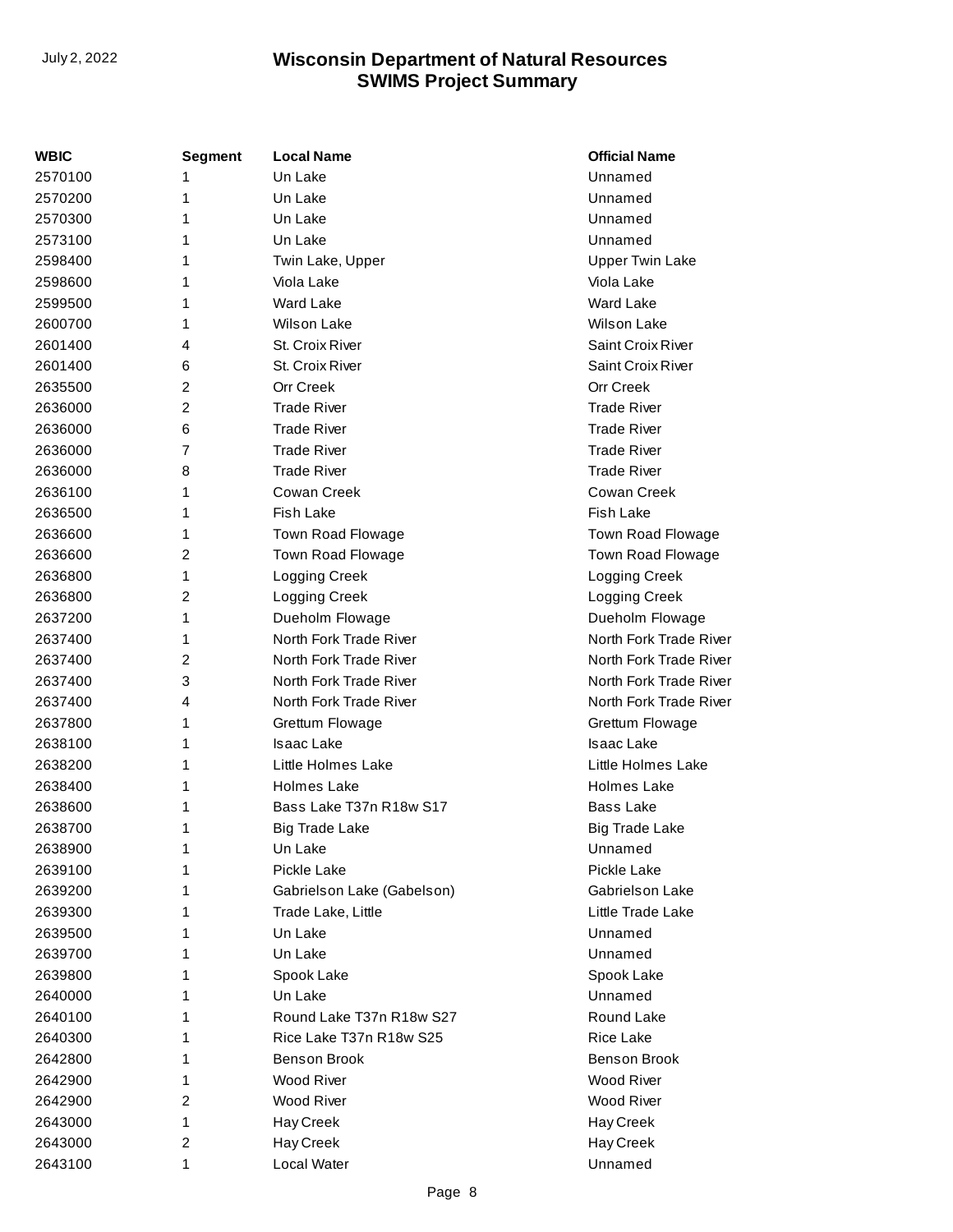| WBIC    | <b>Segment</b> | <b>Local Name</b>                     | <b>Official Name</b>            |
|---------|----------------|---------------------------------------|---------------------------------|
| 2644100 | 1              | Phantom Flowage T39n R19w S36         | Phantom Flowage T39n R19w S36   |
| 2644200 | 1              | Phantom L. Bypass                     | Phantom Lake Bypass             |
| 2644400 | 1              | South Refuge Flowage                  | South Refuge Flowage            |
| 2644700 | 1              | <b>Upper Phantom Flowage</b>          | <b>Upper Phantom Flowage</b>    |
| 2644900 | 1              | Dike 2 Flowage                        | Dike 2 Flowage                  |
| 2645000 | 1              | Refuge Bypass                         | Refuge Bypass                   |
| 2645200 | 1              | <b>Reisinger Lake</b>                 | Reisinger Lake                  |
| 2645400 | 1              | Dike 4 Flowage                        | Dike 4 Flowage                  |
| 2645500 | 1              | Local Water                           | Unnamed                         |
| 2645800 | 1              | <b>Unnamed Stream</b>                 | Unnamed                         |
| 2645900 | 1              | <b>Rice Lake</b>                      | <b>Rice Lake</b>                |
| 2646500 | 1              | Memory Lake                           | Memory Lake                     |
| 2646600 | 1              | <b>Whiskey Creek</b>                  | <b>Whiskey Creek</b>            |
| 2646600 | 2              | <b>Whiskey Creek</b>                  | <b>Whiskey Creek</b>            |
| 2646800 | 1              | <b>Whiskey Creek</b>                  | Whiskey Creek Flowage           |
| 2646900 | 1              | Local Water                           | Unnamed                         |
| 2647000 | 1              | North Fork Wood River                 | North Fork Wood River           |
| 2647100 | 1              | Unnamed Trib to North Fork Wood River | Unnamed                         |
| 2647100 | 2              | Unnamed Trib to North Fork Wood River | Unnamed                         |
| 2647300 | 1              | North Fork Flowage                    | North Fork Flowage              |
| 2647400 | 1              | Pumphouse Ditch                       | Pumphouse Ditch                 |
| 2647600 | 1              | <b>Unnamed Lake</b>                   | Dike 1 Flowage                  |
| 2648100 | 1              | <b>Reed Lake</b>                      | <b>Reed Lake</b>                |
| 2648100 | 2              | <b>Reed Lake</b>                      | Reed Lake                       |
| 2648200 | 1              | Monson Lake T39n R18w S04             | Monson Lake T39n R18w S04       |
| 2648700 | 1              | Local Water                           | Unnamed                         |
| 2648900 | 1              | <b>Upper North Fork Flowage</b>       | <b>Upper North Fork Flowage</b> |
| 2649300 | 1              | Local Water                           | Unnamed                         |
| 2649400 | 1              | Local Water                           | Unnamed                         |
| 2649500 | 1              | Mud Hen Lake                          | Mud Hen Lake                    |
| 2649600 | 1              | Un Lake                               | Unnamed                         |
| 2649700 | 1              | Blomberg Lake (Bloomberg)             | <b>Blomberg Lake</b>            |
| 2649800 | 1              | Wood Lake                             | Wood Lake                       |
| 2649900 | 1              | <b>Spirit Creek</b>                   | <b>Spirit Creek</b>             |
| 2649900 | 2              | Spirit Creek                          | <b>Spirit Creek</b>             |
| 2649900 | 4              | <b>Spirit Creek</b>                   | <b>Spirit Creek</b>             |
| 2650000 | 1              | <b>Unnamed Stream</b>                 | Unnamed                         |
| 2650100 | 1              | Peterson Lake                         | Peterson Lake                   |
| 2650200 | 1              | Rice Lake T37n R18w S10               | Rice Lake                       |
| 2650300 | 1              | Spirit Lake                           | Spirit Lake                     |
| 2650900 | 1              | Little Wood Lake                      | Little Wood Lake                |
| 2651000 | 1              | <b>Unnamed Stream</b>                 | Unnamed                         |
| 2651100 | 1              | <b>Hunters Lake</b>                   | <b>Hunters Lake</b>             |
| 2651200 | 1              | Grass Lake                            | Grass Lake                      |
| 2651500 | 1              | Silver Lake T38n R18w S36             | Silver Lake                     |
| 2651700 | 1              | Indian Lake                           | Indian Lake                     |
| 2651800 | 1              | Dunham Lake                           | Dunham Lake                     |
| 2651900 | 1              | <b>Unnamed Stream</b>                 | Unnamed                         |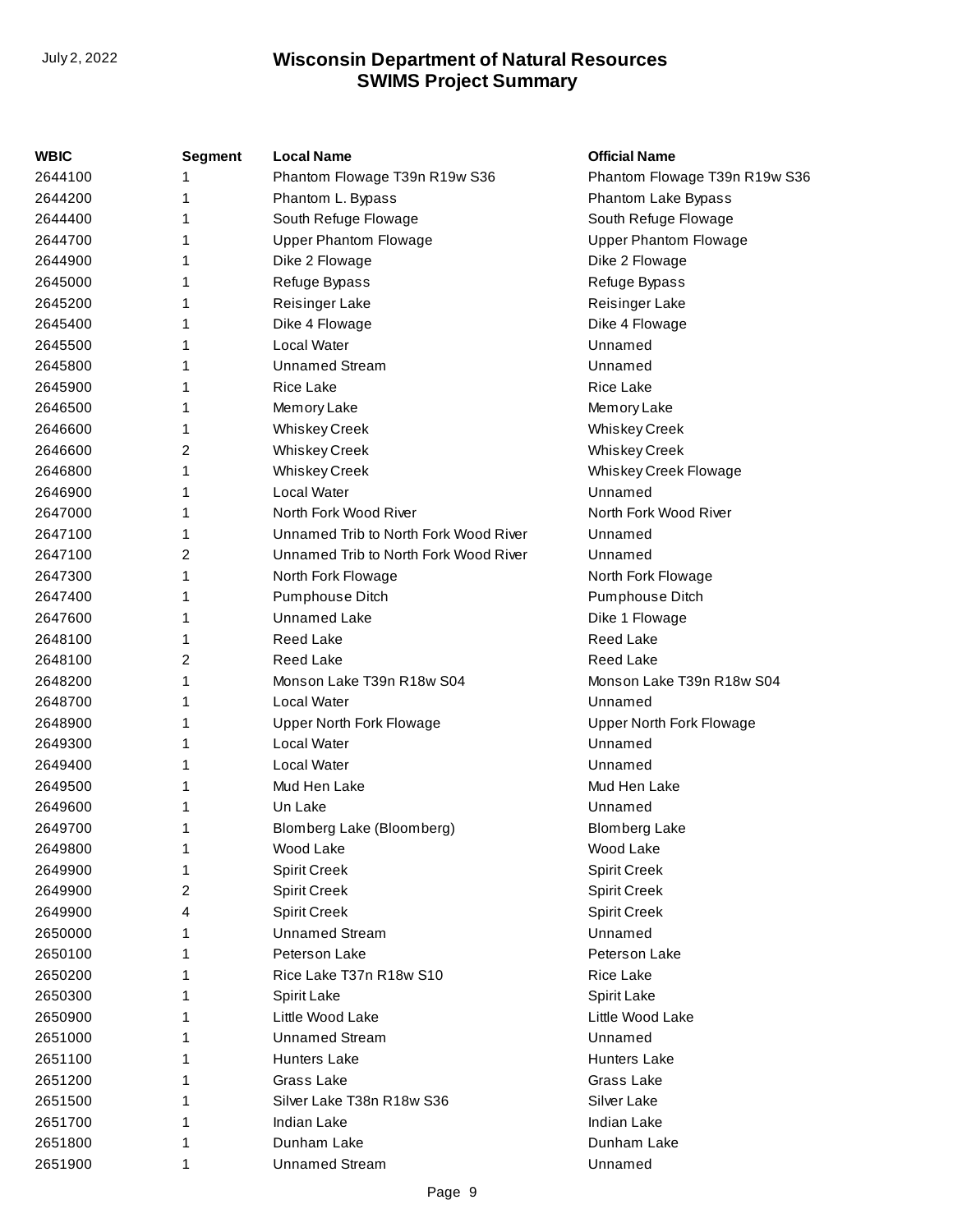| WBIC    | <b>Segment</b> | <b>Local Name</b>              | <b>Official Name</b>   |
|---------|----------------|--------------------------------|------------------------|
| 2652000 | 1              | Un Lake                        | Unnamed                |
| 2652800 | 1              | Pine Brook                     | Pine Brook             |
| 2652900 | 1              | East Brook                     | East Brook             |
| 2653000 | 1              | <b>Brant Brook</b>             | <b>Brant Brook</b>     |
| 2653100 | 1              | Kettle Brook                   | Kettle Brook           |
| 2653200 | 1              | <b>Bear Brook</b>              | <b>Bear Brook</b>      |
| 2653300 | 1              | <b>Ekdall Brook</b>            | <b>Ekdall Brook</b>    |
| 2653400 | 1              | <b>Buggert Lake</b>            | <b>Buggert Lake</b>    |
| 2653600 | 1              | Fuhrman Lake                   | Fuhrman Lake           |
| 2653700 | 1              | <b>Iron Creek</b>              | <b>Iron Creek</b>      |
| 2654000 | 1              | <b>Barrett Creek</b>           | <b>Barrett Creek</b>   |
| 2654200 | 1              | Clam River                     | Clam River             |
| 2654200 | 2              | Clam River                     | Clam River             |
| 2654200 | 3              | Clam River                     | Clam River             |
| 2654200 | 4              | Clam River                     | Clam River             |
| 2654300 | 1              | South Channel Clam River       | Clam River - S Channel |
| 2654500 | 1              | Clam River Flowage             | Clam River Flowage     |
| 2654600 | 1              | Dody Brook                     | Dody Brook             |
| 2654600 | 2              | Dody Brook                     | Dody Brook             |
| 2654700 | 1              | Un Lake                        | Unnamed                |
| 2654800 | 1              | <b>Black Brook</b>             | <b>Black Brook</b>     |
| 2654800 | $\overline{c}$ | <b>Black Brook</b>             | <b>Black Brook</b>     |
| 2655000 | 1              | Unnamed Lake                   | Unnamed                |
| 2655100 | 1              | Ditch to Clam River            | Unnamed                |
| 2655300 | 1              | Clam Lake, Lower               | Lower Clam Lake        |
| 2655600 | 1              | Un Lake                        | Unnamed                |
| 2655700 | 1              | Un Lake                        | Unnamed                |
| 2655800 | 1              | Mallard Slough                 | Mallard Slough         |
| 2655900 | 1              | <b>Taylor Lake</b>             | <b>Taylor Lake</b>     |
| 2656000 | 1              | Owl Lake                       | Owl Lake               |
| 2656100 | 1              | <b>Tamarack Lake</b>           | <b>Tamarack Lake</b>   |
| 2656200 | 1              | Clam Lake, Upper               | Clam Lake              |
| 2656400 | 2              | Long Lake T38n R16w S16        | Long Lake              |
| 2656500 | 1              | <b>Cripple Creek</b>           | <b>Cripple Creek</b>   |
| 2656600 | 1              | North Fork Clam River          | North Fork Clam River  |
| 2656600 | 3              | North Fork Clam River          | North Fork Clam River  |
| 2656600 | 4              | North Fork Clam River          | North Fork Clam River  |
| 2656700 | 1              | <b>Kent Creek</b>              | <b>Kent Creek</b>      |
| 2656900 | 1              | Kent Lake                      | Kent Lake              |
| 2657200 | 1              | Pokegama Lake                  | Pokegama Lake          |
| 2657400 | 1              | Un Lake                        | Unnamed                |
| 2657800 | 1              | <b>Indian Creek</b>            | <b>Indian Creek</b>    |
| 2658400 | 1              | Spencer Lake (Spence)          | Spencer Lake           |
| 2658600 | 2              | <b>Spencer Creek</b>           | <b>Spencer Creek</b>   |
| 2659300 | 1              | Little Bass Lake T38n R15w S36 | Little Bass Lake       |
| 2659400 | 2              | Sand Creek                     | Sand Creek             |
| 2659400 | 4              | Sand Creek                     | Sand Creek             |
|         |                |                                |                        |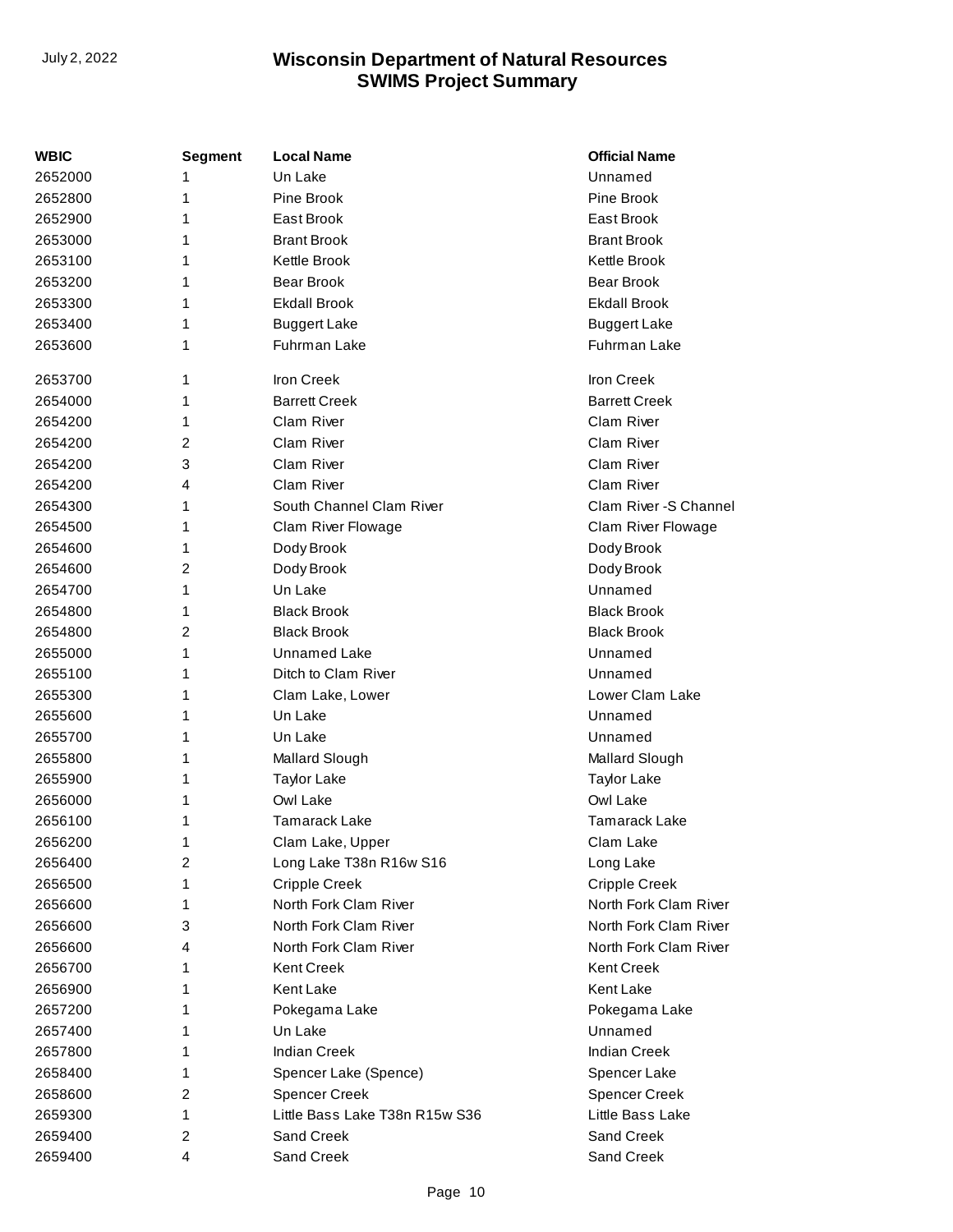| WBIC    | <b>Segment</b> | <b>Local Name</b>            | <b>Official Name</b>    |
|---------|----------------|------------------------------|-------------------------|
| 2659500 | 1              | Spring Branch                | Spring Brook            |
| 2659600 | 1              | Spring Branch                | Unnamed                 |
| 2659700 | 1              | Peacock Lake                 | Peacock Lake            |
| 2660400 | 1              | Un Lake                      | Unnamed                 |
| 2662000 | 1              | <b>Bashaw Outlet</b>         | <b>Bashaw Outlet</b>    |
| 2662100 | 1              | Montgomery Creek             | Montgomery Creek        |
| 2662100 | 2              | Montgomery Creek             | Montgomery Creek        |
| 2662100 | 3              | Montgomery Creek             | Montgomery Creek        |
| 2662400 | 1              | <b>Bashaw Lake</b>           | <b>Bashaw Lake</b>      |
| 2662500 | 1              | <b>Bashaw Brook</b>          | <b>Bashaw Brook</b>     |
| 2662500 | 2              | <b>Bashaw Brook</b>          | <b>Bashaw Brook</b>     |
| 2662800 | 1              | Un Lake                      | Unnamed                 |
| 2662900 | 1              | Glendenning Lake             | Glendenning Lake        |
| 2663300 | 1              | South Fork Clam River        | South Fork Clam River   |
| 2663300 | 2              | South Fork Clam River        | South Fork Clam River   |
| 2663500 | 1              | Un Lake                      | Unnamed                 |
| 2663600 | 1              | Unnamed Trib to S Fk Clam R  | Unnamed                 |
| 2663700 | 1              | <b>Krantz Creek</b>          | <b>Krantz Creek</b>     |
| 2663800 | 1              | Buck Lake T37n R14w S14      | <b>Buck Lake</b>        |
| 2664100 | 1              | Spring Lake                  | Spring Lake             |
| 2664600 | 1              | Gillespie Creek              | Gillespie Creek         |
| 2664900 | 1              | Sand Lake T38n R16w S22      | Sand Lake               |
| 2665100 | 1              | Un Lake                      | Unnamed                 |
| 2669500 | 1              | Sioux Portage Creek          | Sioux Portage Creek     |
| 2670300 | 1              | <b>Yellow River</b>          | <b>Yellow River</b>     |
| 2670300 | 2              | <b>Yellow River</b>          | <b>Yellow River</b>     |
| 2670300 | 3              | <b>Yellow River</b>          | <b>Yellow River</b>     |
| 2670300 | 4              | <b>Yellow River</b>          | <b>Yellow River</b>     |
| 2670400 | 1              | Loon Creek                   | Loon Creek              |
| 2670400 | 2              | Loon Creek                   | Loon Creek              |
| 2670400 | 3              | Loon Creek                   | Loon Creek              |
| 2670400 | 4              | Loon Creek                   | Loon Creek              |
| 2670400 | 6              | Loon Creek                   | Loon Creek              |
| 2670600 | 1              | Minerva Lake                 | Minerva Lake            |
| 2670700 | 1              | Cranberry Lake T41n R16w S35 | Cranberry Lake          |
| 2670900 | 1              | <b>Falk Lake</b>             | Falk Lake               |
| 2671000 | 1              | Love Lake                    | Love Lake               |
| 2671100 | 1              | <b>Gull Lake</b>             | <b>Gull Lake</b>        |
| 2671200 | 1              | Loon Lake T41n R15w S36      | Loon Lake               |
| 2671400 | 1              | <b>Burlingame Lake</b>       | <b>Burlingame Lake</b>  |
| 2671500 | 1              | Robie Lake                   | Robie Lake              |
| 2671600 | 1              | Un Lake                      | Unnamed                 |
| 2671700 | 1              | Tabor Lake (Loon)            | <b>Tabor Lake</b>       |
| 2671900 | 1              | <b>Briggs Lake</b>           | <b>Briggs Lake</b>      |
| 2672100 | 1              | Eagle Lake T41n R15w S34     | Eagle Lake              |
| 2672300 | 1              | Mud Lake T41n R15w S34       | Mud Lake                |
| 2672500 | 1              | <b>Twenty-Six Lake</b>       | <b>Twentysix Lake</b>   |
| 2672700 | 1              | Twentysix Lake Spring        | Twenty-Six Lake Springs |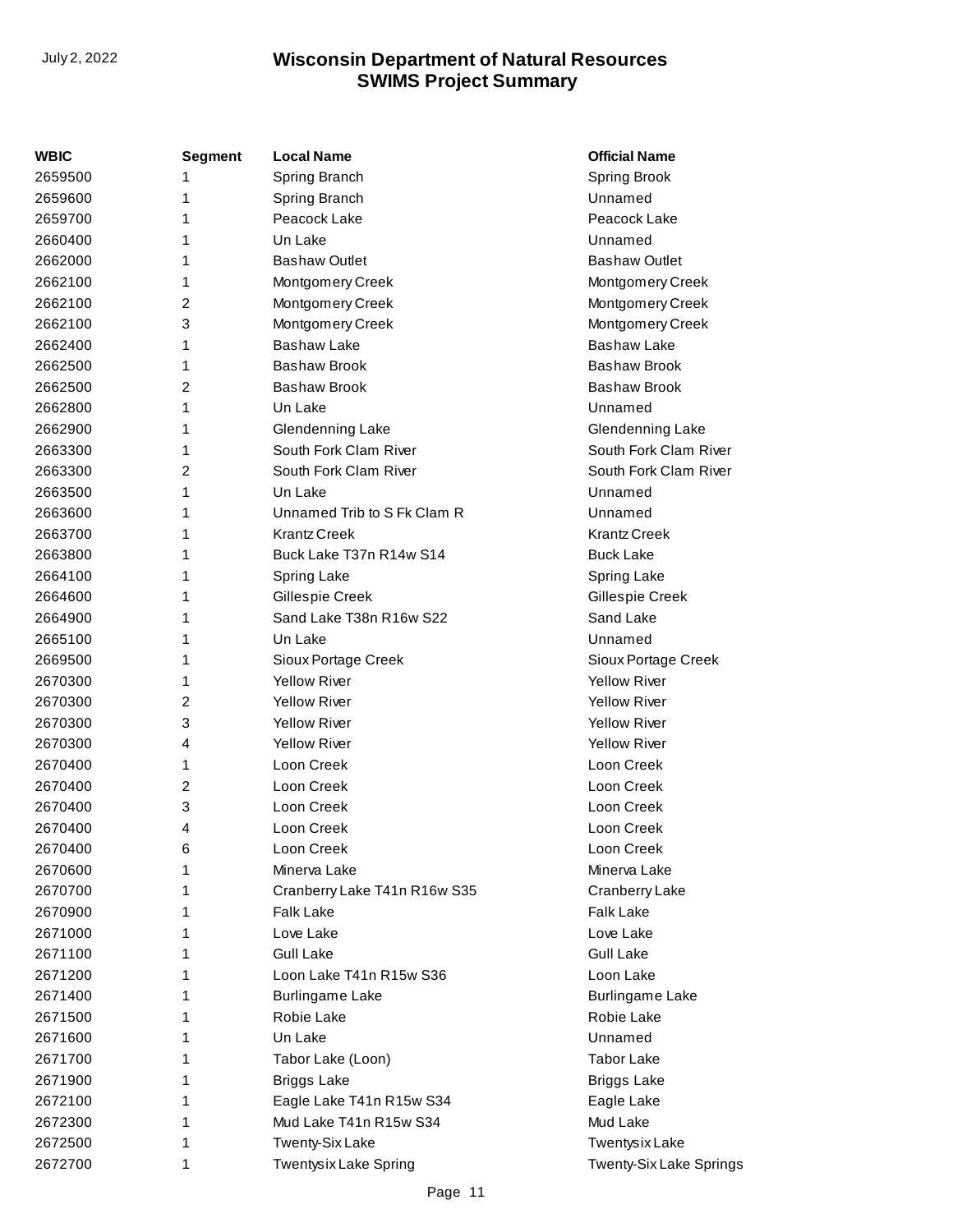| WBIC    | <b>Segment</b> | <b>Local Name</b>           | <b>Official Name</b>        |
|---------|----------------|-----------------------------|-----------------------------|
| 2672800 | 1              | Schaaf Lake                 | Schaaf Lake                 |
| 2672900 | 1              | <b>Culbertson Creek</b>     | <b>Culbertson Creek</b>     |
| 2672900 | $\overline{2}$ | <b>Culbertson Creek</b>     | <b>Culbertson Creek</b>     |
| 2672900 | 3              | <b>Culbertson Creek</b>     | <b>Culbertson Creek</b>     |
| 2673000 | 1              | Lang Lake, North            | North Lang Lake             |
| 2673200 | 1              | <b>Culbertson Lake</b>      | <b>Culbertson Lake</b>      |
| 2673300 | 1              | <b>Culbertson Springs</b>   | <b>Culbertson Springs</b>   |
| 2673500 | 1              | Loon Lake T40n R15w S01     | Loon Lake                   |
| 2673600 | 1              | Cadotte Lake                | Cadotte Lake                |
| 2673800 | 1              | Shoal Lake                  | Shoal Lake                  |
| 2674000 | 1              | Hanscom Lake                | Hanscom Lake                |
| 2674100 | 1              | Long Lake T41 R14 S28       | Long Lake                   |
| 2674200 | 1              | Des Moines Lake (Sucker)    | Des Moines Lake             |
| 2674500 | 1              | Danbury Flowage             | Danbury Flowage             |
| 2674700 | 1              | <b>Buffalo Lake</b>         | <b>Buffalo Lake</b>         |
| 2674800 | 1              | Little Yellow Lake          | Little Yellow Lake          |
| 2675000 | 1              | Bass Lake T40n R17w S13     | <b>Bass Lake</b>            |
| 2675100 | 1              | <b>Kreiner Lake</b>         | <b>Kreiner Lake</b>         |
| 2675200 | 1              | <b>Yellow Lake</b>          | <b>Yellow Lake</b>          |
| 2675400 | 1              | Lone Star Lake (Saunders)   | Lone Star Lake              |
| 2675700 | 1              | Austin Lake                 | Austin Lake                 |
| 2675800 | 1              | Un Lake                     | Unnamed                     |
| 2675900 | 1              | Lily Lake T39n R15w S06     | Lily Lake                   |
| 2676000 | 1              | Peterson Lake (Big)         | Peterson Lake               |
| 2676100 | 1              | North Lake                  | North Lake                  |
| 2676200 | 1              | Keizer Lake                 | Kiezer Lake                 |
| 2676300 | 1              | <b>Tomoe Lake</b>           | <b>Tomoe Lake</b>           |
| 2676400 | 1              | Ann Lake                    | Ann Lake                    |
| 2676700 | 1              | Un Lake                     | Unnamed                     |
| 2676800 | 1              | <b>Big Sand Lake</b>        | <b>Big Sand Lake</b>        |
| 2677100 | 1              | Un Lake                     | Unnamed                     |
| 2677200 | 1              | <b>Warner Lake</b>          | <b>Warner Lake</b>          |
| 2677300 | 1              | Spring Brook                | Spring Brook                |
| 2677400 | 1              | <b>Spring Brook Springs</b> | <b>Spring Brook Springs</b> |
| 2677700 | 1              | Gaslyn Lake                 | Gaslyn Lake                 |
| 2677800 | 1              | <b>Black Creek</b>          | <b>Black Creek</b>          |
| 2677900 | 1              | Rice Lake T39n R14w S10     | <b>Rice Lake</b>            |
| 2678000 | 1              | <b>Unnamed Creek</b>        | Unnamed                     |
| 2678000 | $\overline{2}$ | <b>Unnamed Creek</b>        | Unnamed                     |
| 2678100 | 1              | Lipsett Lake                | Lipsett Lake                |
| 2678300 | 1              | <b>Benoit Lake</b>          | <b>Benoit Lake</b>          |
| 2678500 | 1              | Un Spring                   | Un Spring                   |
| 2686200 | 1              | <b>Upper Tamarack River</b> | <b>Upper Tamarack River</b> |
| 2687800 | 1              | <b>Chases Brook</b>         | <b>Chases Brook</b>         |
| 2688000 | 1              | Un Lake                     | Unnamed                     |
| 2688100 | 1              | <b>Glendenning Creek</b>    | <b>Glendenning Creek</b>    |
| 2688100 | 2              | <b>Glendenning Creek</b>    | <b>Glendenning Creek</b>    |
| 2688600 | 1              | Hay Creek                   | Hay Creek                   |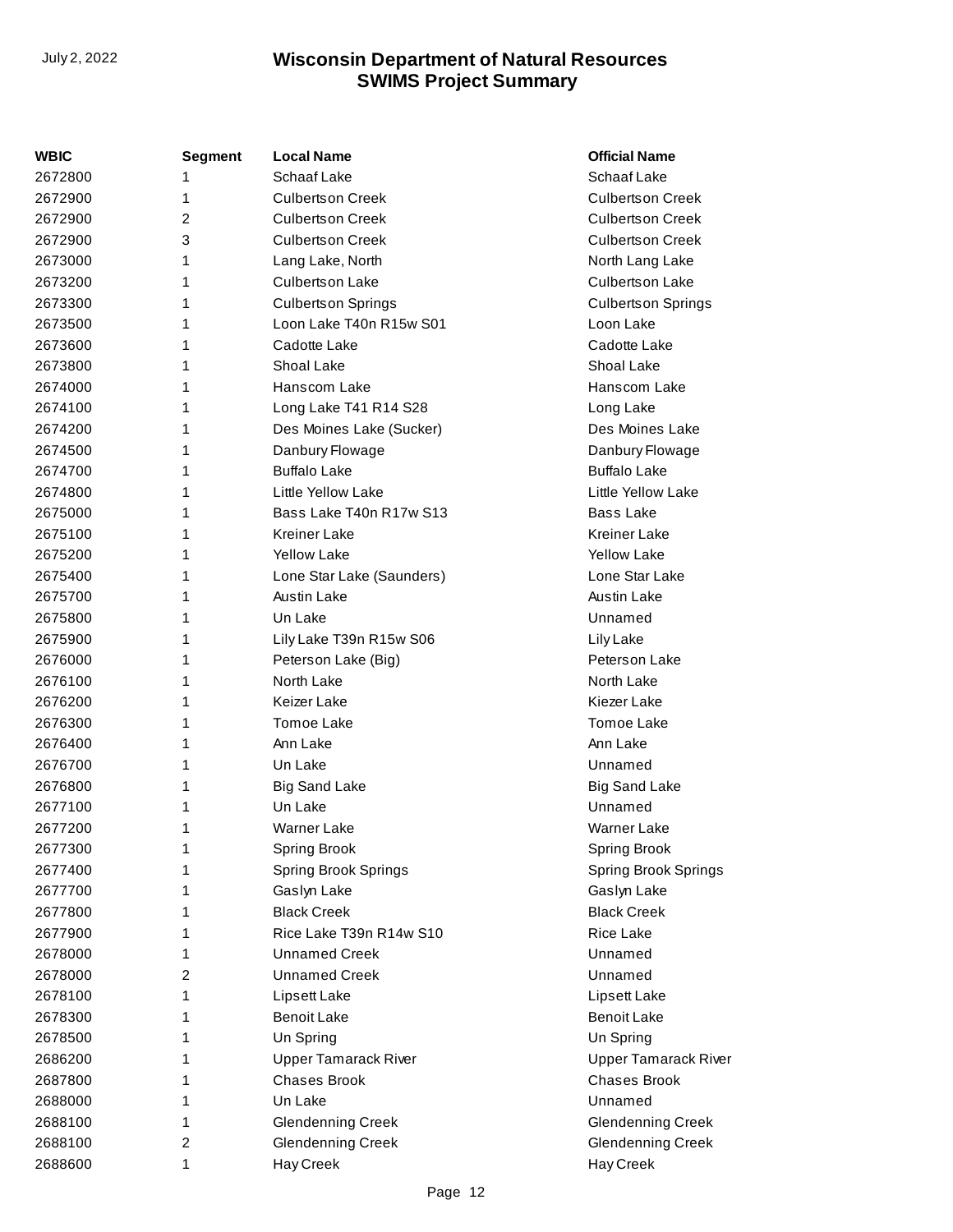| WBIC    | <b>Segment</b> | <b>Local Name</b>                 | <b>Official Name</b>           |
|---------|----------------|-----------------------------------|--------------------------------|
| 2688600 | 2              | Hay Creek                         | Hay Creek                      |
| 2688700 | 1              | Local Water                       | Unnamed                        |
| 2688800 |                | Mcgraw Lake                       | McGraw Lake                    |
| 2689100 | 1              | North Channel St. Croix River     | St Croix River - North Channel |
| 2689300 |                | Un Spring                         | Un Spring                      |
| 2689400 |                | <b>Perkins Creek</b>              | Perkins Creek                  |
| 2689500 |                | Namekagon River                   | Namekagon River                |
| 2689600 | 1              | Dogtown Creek                     | Dogtown Creek                  |
| 2689700 | 1              | Dogtown Springs                   | Dogtown Lake                   |
| 2689800 |                | <b>Totagatic River</b>            | <b>Totagatic River</b>         |
| 2689900 |                | <b>Barrens Brook</b>              | <b>Barrens Brook</b>           |
| 2690100 | 1              | Barrens Springs No. 2             | Barrens Springs No. 2          |
| 2690200 | 1              | Barrens Spring #1                 | Barrens Springs No. 1          |
| 2705100 |                | Jones (Webb) Creek                | <b>Webb Creek</b>              |
| 2705400 |                | Webb Lake (Web)                   | Webb Lake                      |
| 2705500 | 1              | <b>Nelson Creek</b>               | Nelson Creek                   |
| 2705700 | 1              | <b>Big Bear Lake</b>              | <b>Big Bear Lake</b>           |
| 2706100 |                | Namekagon River Trib (S18)        | Unnamed                        |
| 2706200 | 2              | Mckenzie Creek                    | McKenzie Creek                 |
| 2706300 | 1              | Mckenzie Lake, Lower              | Lower McKenzie Lake            |
| 2706500 | 1              | Mckenzie Lake, Middle             | Middle McKenzie Lake           |
| 2706700 | 1              | Lindy Lake                        | Lindy Lake                     |
| 2706800 |                | Big Mckenzie Lake                 | McKenzie Lake                  |
| 2707000 | 1              | Lost Lake T39n R14w S02           | Lost Lake                      |
| 2707200 | 1              | <b>Unnamed Lake</b>               | Unnamed T40n R14w S36-15       |
| 2735800 | 1              | Moore Farm Creek                  | Moore Farm Creek               |
| 2735900 |                | <b>Clemens Creek</b>              | <b>Clemens Creek</b>           |
| 2735900 | 2              | <b>Clemens Creek</b>              | <b>Clemens Creek</b>           |
| 2736000 | 1              | <b>Rand Creek</b>                 | Unnamed                        |
| 2736100 |                | <b>Rand Creek</b>                 | Unnamed                        |
| 5003602 |                | <b>Unnamed Stream</b>             | Unnamed                        |
| 5003607 | 1              | <b>Unnamed Stream</b>             | Unnamed                        |
| 5003630 | 1              | Unnamed Trib to Saint Croix River | Unnamed                        |
| 5003640 |                | Unnamed Trib to St. Croix River   | Unnamed                        |
| 5003697 |                | Unnamed Stream                    | Unnamed                        |
| 5003730 |                | <b>Unnamed Stream</b>             | Unnamed                        |
| 5003767 |                | <b>Unnamed Stream</b>             | Unnamed                        |
| 5003775 |                | <b>Unnamed Stream</b>             | Unnamed                        |
| 5003784 |                | <b>Unnamed Stream</b>             | Unnamed                        |
| 5003794 |                | <b>Unnamed Stream</b>             | Unnamed                        |
| 5003803 |                | <b>Unnamed Stream</b>             | Unnamed                        |
| 5003822 |                | <b>Unnamed Stream</b>             | Unnamed                        |
| 5003843 |                | unnamed Stream                    | Unnamed                        |
| 5003852 |                | Local Water                       | Unnamed                        |
| 5003854 |                | East Brook                        | Unnamed                        |
| 5003855 |                | <b>Unnamed Stream</b>             | Unnamed                        |
| 5003894 | 1              | Local Water                       | Unnamed                        |
| 5003910 | 1              | <b>Unnamed Stream</b>             | Unnamed                        |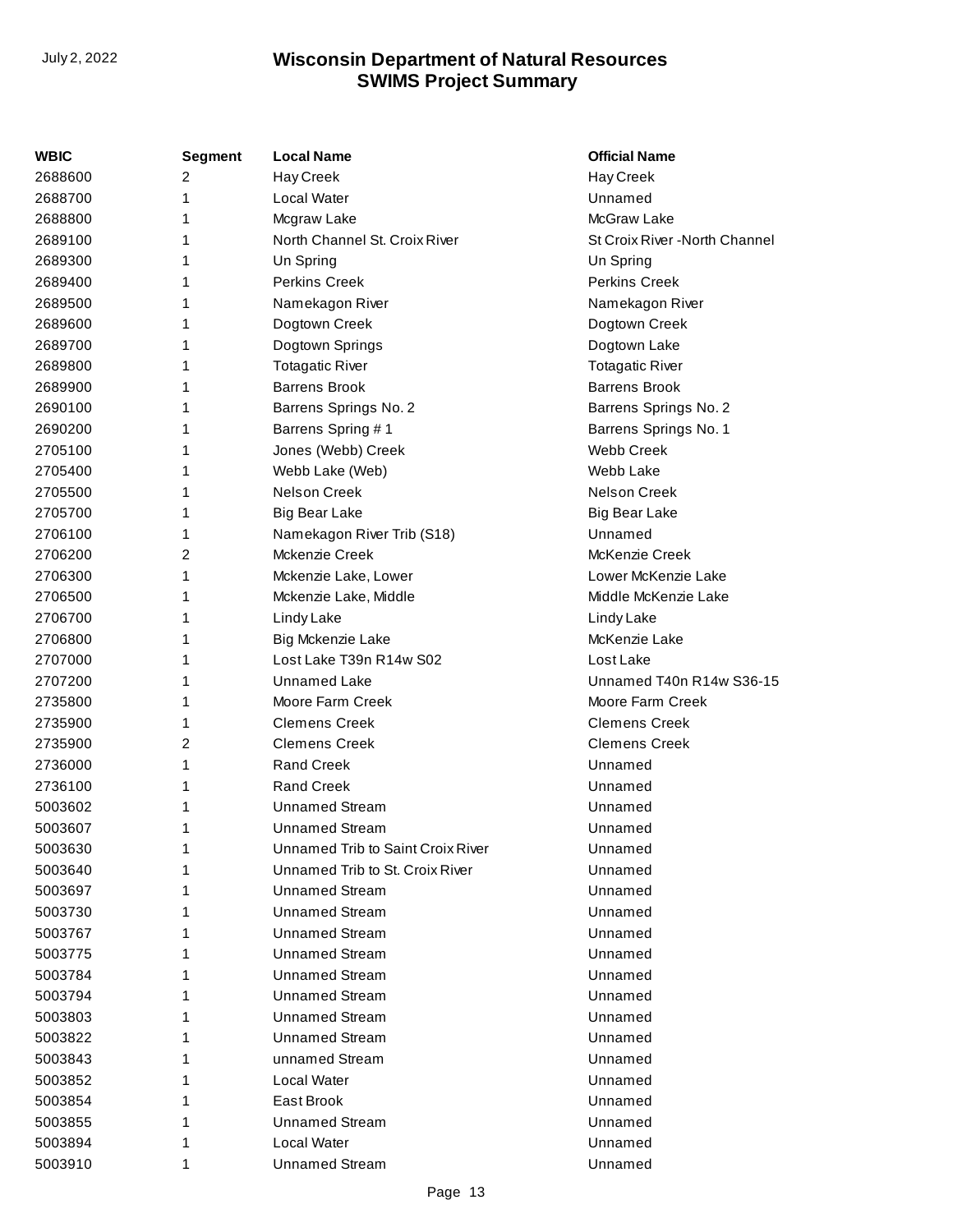| WBIC    | <b>Segment</b> | <b>Local Name</b>     | <b>Official Name</b> |
|---------|----------------|-----------------------|----------------------|
| 5003911 | 1              | Local Water           | Unnamed              |
| 5003922 | 1              | Local Water           | Unnamed              |
| 5003934 | 1              | Local Water           | Unnamed              |
| 5003944 | 1              | Local Water           | Unnamed              |
| 5003946 | 1              | Local Water           | Unnamed              |
| 5003951 | 1              | Local Water           | Unnamed              |
| 5003957 | 1              | Local Water           | Unnamed              |
| 5003984 | 1              | <b>Unnamed Stream</b> | Unnamed              |
| 5004007 | 1              | <b>Unnamed Stream</b> | Unnamed              |
| 5004019 | 1              | Local Water           | Unnamed              |
| 5004048 | 1              | Local Water           | Unnamed              |
| 5004050 | 1              | <b>Unnamed Stream</b> | Unnamed              |
| 5004112 | 1              | Local Water           | Unnamed              |
| 5004132 | 1              | Local Water           | Unnamed              |
| 5004134 | 1              | Local Water           | Unnamed              |
| 5004154 | 1              | Local Water           | Unnamed              |
| 5004166 | 1              | Local Water           | Unnamed              |
| 5004188 | 1              | Local Water           | Unnamed              |
| 5004206 | 1              | Local Water           | Unnamed              |
| 5004229 | 1              | <b>Unnamed Stream</b> | Unnamed              |
| 5004235 | 1              | <b>Unnamed Stream</b> | Unnamed              |
| 5004271 | 1              | Local Water           | Unnamed              |
| 5004274 | 1              | Local Water           | Unnamed              |
| 5004276 | 1              | <b>Unnamed Stream</b> | Unnamed              |
| 5004280 | 1              | <b>Unnamed Stream</b> | Unnamed              |
| 5004296 | 1              | <b>Unnamed Stream</b> | Unnamed              |
| 5004350 | 1              | <b>Unnamed Stream</b> | Unnamed              |
| 5004358 | 1              | <b>Unnamed Stream</b> | Unnamed              |
| 5004364 | 1              | <b>Unnamed Stream</b> | Unnamed              |
| 5004512 | 1              | Spring Branch         | Unnamed              |
| 5504911 | 1              | Local Water           | Unnamed              |
| 5504938 | 1              | Local Water           | Unnamed              |
| 5505287 | 1              | Local Water           | Unnamed              |
| 5505400 | 1              | Local Water           | Unnamed              |
| 5505412 | 1              | Local Water           | Unnamed              |
| 5505662 | 1              | Local Water           | Unnamed              |
| 5506053 | 1              | Local Water           | Unnamed              |
| 5506594 | 1              | Local Water           | Unnamed              |
| 5506951 | 1              | Local Water           | Unnamed              |
| 5507160 | 1              | Local Water           | Unnamed              |
| 5507326 | 1              | Local Water           | Unnamed              |
| 5507414 | 1              | Local Water           | Unnamed              |
| 5507464 | 1              | Local Water           | Unnamed              |
| 5507496 | 1              | Local Water           | Unnamed              |
| 5507575 | 1              | Local Water           | Unnamed              |
| 5507618 | 1              | Local Water           | Unnamed              |
| 5507722 | 1              | Local Water           | Unnamed              |
| 5507809 | 1              | Local Water           | Unnamed              |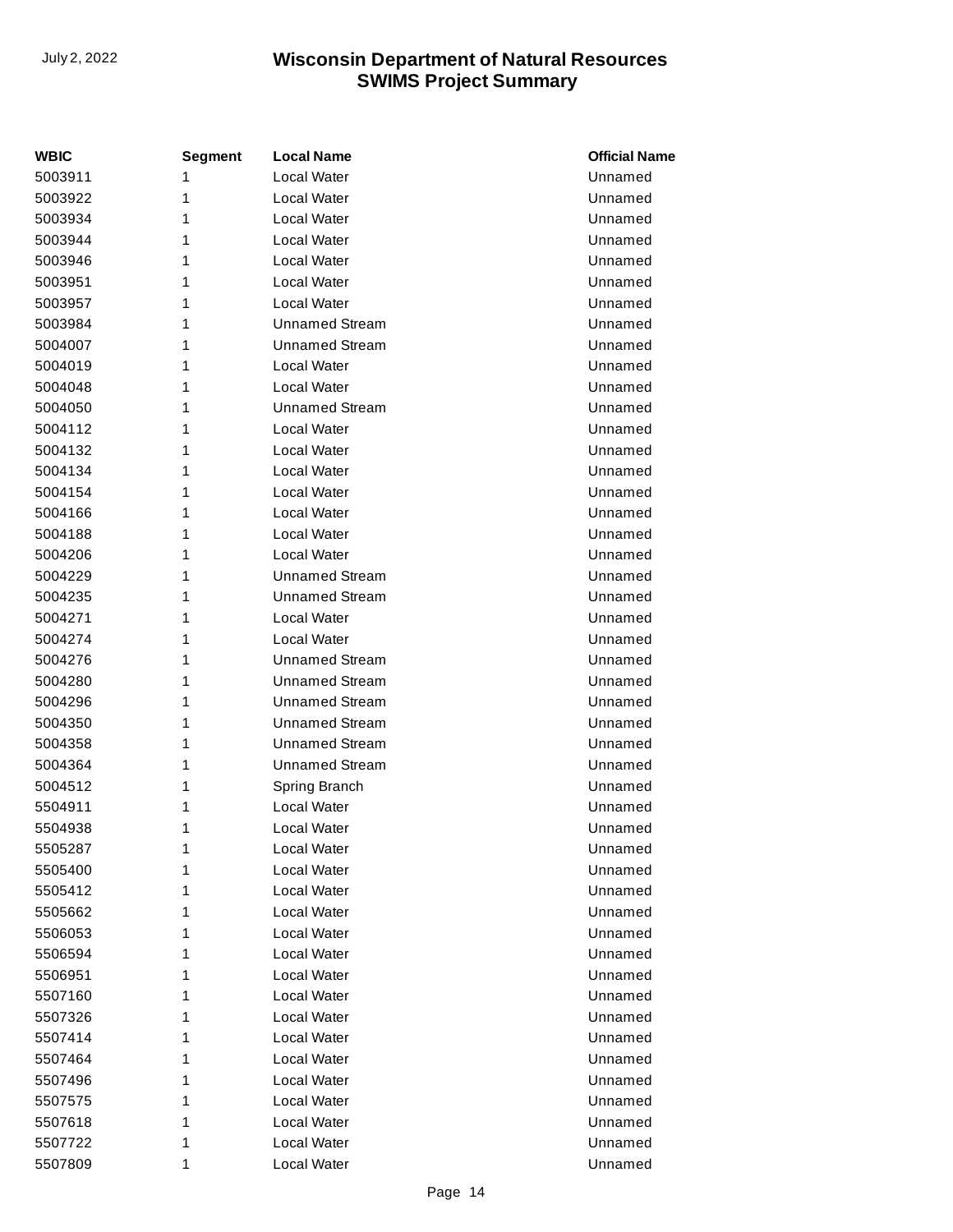| <b>WBIC</b> | <b>Segment</b> | <b>Local Name</b>  | <b>Official Name</b> |
|-------------|----------------|--------------------|----------------------|
| 5507864     | 1              | <b>Local Water</b> | Unnamed              |
| 5508001     | 1              | Local Water        | Unnamed              |
| 5508002     | 1              | Local Water        | Unnamed              |
| 5508017     | 1              | Local Water        | Unnamed              |
| 5508055     | 1              | Local Water        | Unnamed              |
| 5508082     | 1              | <b>Local Water</b> | Unnamed              |
| 5508148     | 1              | Local Water        | Unnamed              |
| 5508209     | 1              | Local Water        | Unnamed              |
| 5508257     | 1              | Local Water        | Unnamed              |
| 5508265     | 1              | Local Water        | Unnamed              |
| 5508379     | 1              | Local Water        | Unnamed              |
| 5508517     | 1              | Local Water        | Unnamed              |
| 5508591     | 1              | Local Water        | Unnamed              |
| 5508665     | 1              | <b>Local Water</b> | Unnamed              |
| 5508775     | 1              | Local Water        | Unnamed              |
| 5508780     | 1              | Local Water        | Unnamed              |
| 5508887     | 1              | Local Water        | Unnamed              |
| 5508927     | 1              | Local Water        | Unnamed              |
| 5508980     | 1              | Local Water        | Unnamed              |
| 5508982     | 1              | Local Water        | Unnamed              |
| 5509004     | 1              | Local Water        | Unnamed              |
| 5509017     | 1              | <b>Local Water</b> | Unnamed              |
| 5509097     | 1              | Local Water        | Unnamed              |
| 5509136     | 1              | Local Water        | Unnamed              |
| 5509262     | 1              | Local Water        | Unnamed              |
| 5509285     | 1              | Local Water        | Unnamed              |
| 5509301     | 1              | Local Water        | Unnamed              |
| 5509322     | 1              | Local Water        | Unnamed              |
| 5509414     | 1              | Local Water        | Unnamed              |
| 5509449     | 1              | Local Water        | Unnamed              |
| 5509477     | 1              | Local Water        | Unnamed              |
| 5509485     | 1              | Local Water        | Unnamed              |
| 5509497     | 1              | Local Water        | Unnamed              |
| 5509533     | 1              | Local Water        | Unnamed              |
| 5509539     | 1              | Local Water        | Unnamed              |
| 5509551     | 1              | Local Water        | Unnamed              |
| 5509577     | 1              | Local Water        | Unnamed              |
| 5509671     | 1              | Local Water        | Unnamed              |
| 5509716     | 1              | Local Water        | Unnamed              |
| 5509720     | 1              | Local Water        | Unnamed              |
| 5509739     | 1              | Local Water        | Unnamed              |
| 5509767     | 1              | Local Water        | Unnamed              |
| 5509802     | 1              | Local Water        | Unnamed              |
| 5509829     | 1              | Local Water        | Unnamed              |
| 5509853     | 1              | Local Water        | Unnamed              |
| 5509956     | 1              | Local Water        | Unnamed              |
| 5509965     | 1              | Local Water        | Unnamed              |
| 5510027     | 1              | Local Water        | Unnamed              |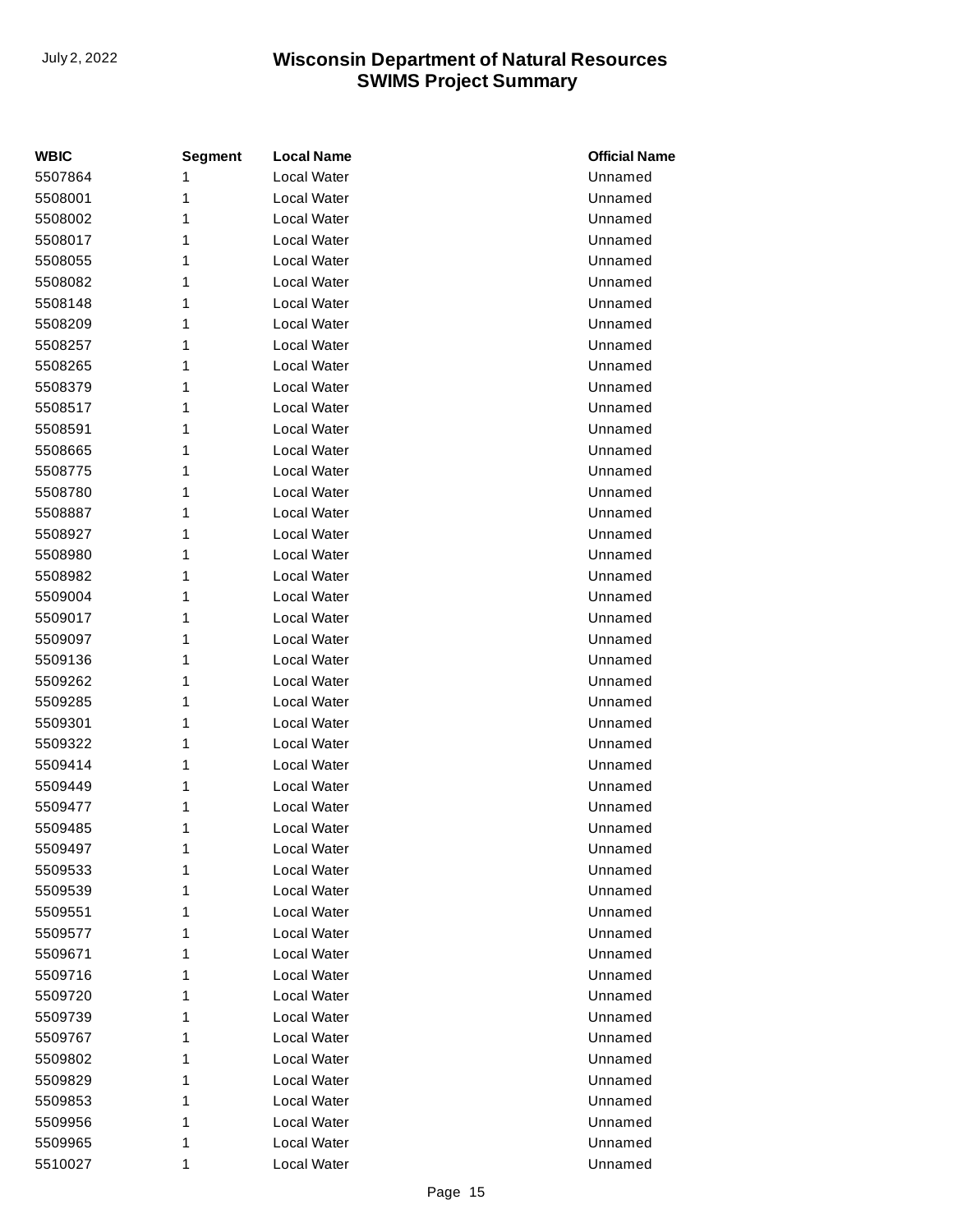| <b>WBIC</b> | <b>Segment</b> | <b>Local Name</b>  | <b>Official Name</b> |
|-------------|----------------|--------------------|----------------------|
| 5510058     | 1              | Local Water        | Unnamed              |
| 5510223     | 1              | Local Water        | Unnamed              |
| 5510264     | 1              | Local Water        | Unnamed              |
| 5510290     | 1              | Local Water        | Unnamed              |
| 5510311     | 1              | Local Water        | Unnamed              |
| 5510329     | 1              | Local Water        | Unnamed              |
| 5510361     | 1              | Local Water        | Unnamed              |
| 5510373     | 1              | Local Water        | Unnamed              |
| 5510463     | 1              | Local Water        | Unnamed              |
| 5510548     | 1              | Local Water        | Unnamed              |
| 5510638     | 1              | Local Water        | Unnamed              |
| 5510913     | 1              | Local Water        | Unnamed              |
| 5510922     | 1              | Local Water        | Unnamed              |
| 5511141     | 1              | Local Water        | Unnamed              |
| 5511152     | 1              | Local Water        | Unnamed              |
| 5511235     | 1              | <b>Local Water</b> | Unnamed              |
| 5511343     | 1              | Local Water        | Unnamed              |
| 5511356     | 1              | Local Water        | Unnamed              |
| 5511399     | 1              | Local Water        | Unnamed              |
| 5511476     | 1              | Local Water        | Unnamed              |
| 5511603     | 1              | Local Water        | Unnamed              |
| 5511691     | 1              | Local Water        | Unnamed              |
| 5511717     | 1              | Local Water        | Unnamed              |
| 5511758     | 1              | Local Water        | Unnamed              |
| 5511795     | 1              | Local Water        | Unnamed              |
| 5511803     | 1              | Local Water        | Unnamed              |
| 5511822     | 1              | Local Water        | Unnamed              |
| 5511831     | 1              | Local Water        | Unnamed              |
| 5511840     | 1              | Local Water        | Unnamed              |
| 5511892     | 1              | Local Water        | Unnamed              |
| 5511897     | 1              | Local Water        | Unnamed              |
| 5511906     | 1              | Local Water        | Unnamed              |
| 5511942     | 1              | Local Water        | Unnamed              |
| 5512046     | 1              | Local Water        | Unnamed              |
| 5512121     | 1              | Local Water        | Unnamed              |
| 5512149     | 1              | Local Water        | Unnamed              |
| 5512157     | 1              | Local Water        | Unnamed              |
| 5512268     | 1              | Local Water        | Unnamed              |
| 5512302     | 1              | Local Water        | Unnamed              |
| 5512303     | 1              | Local Water        | Unnamed              |
| 5512305     | 1              | Local Water        | Unnamed              |
| 5512331     | 1              | Local Water        | Unnamed              |
| 5512381     | 1              | Local Water        | Unnamed              |
| 5512447     | 1              | Local Water        | Unnamed              |
| 5512641     | 1              | Local Water        | Unnamed              |
| 5512672     | 1              | Local Water        | Unnamed              |
| 5512816     | 1              | Local Water        | Unnamed              |
| 5512838     | 1              | Local Water        | Unnamed              |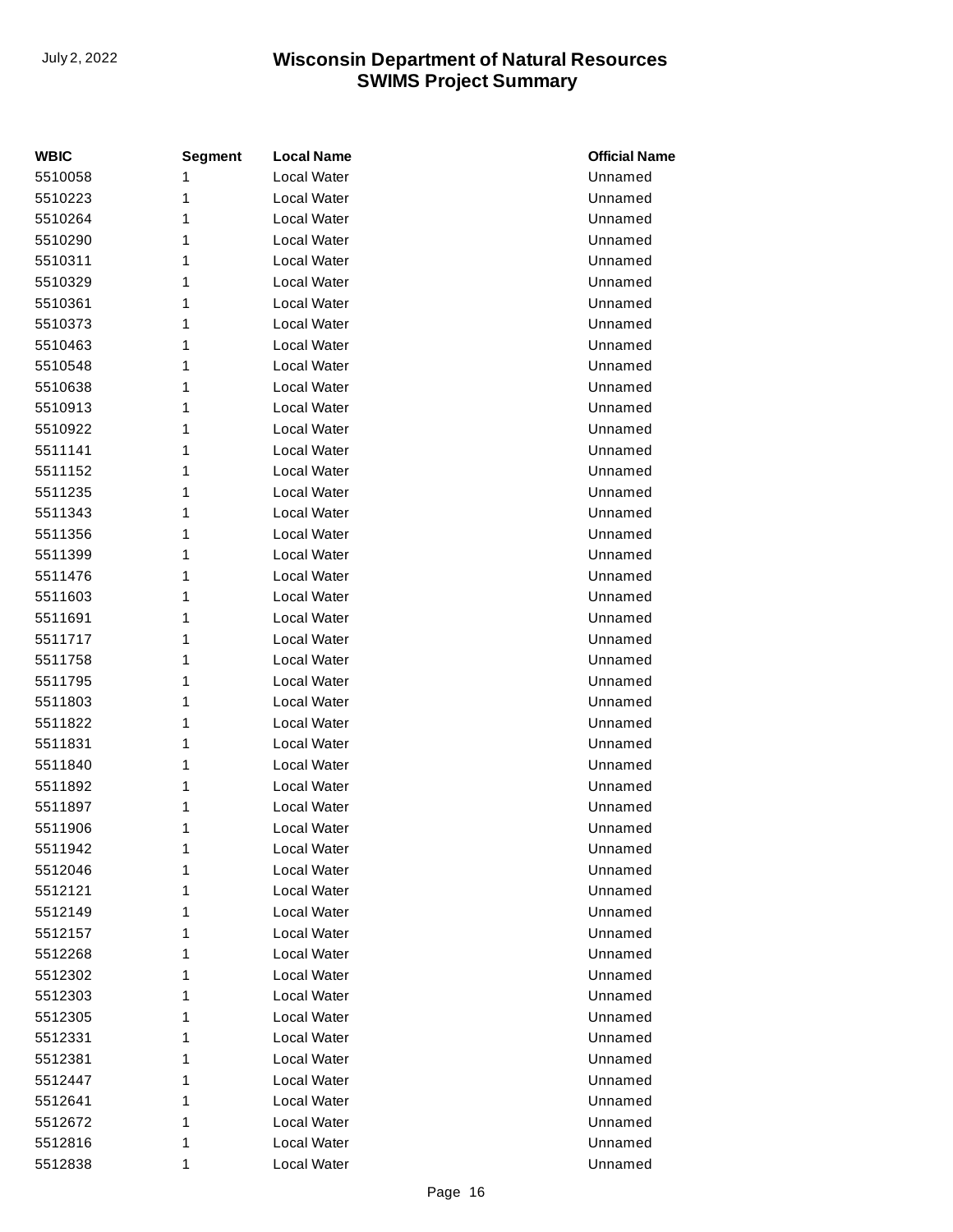| <b>WBIC</b> | <b>Segment</b> | <b>Local Name</b>    | <b>Official Name</b> |
|-------------|----------------|----------------------|----------------------|
| 5512842     | 1              | <b>Local Water</b>   | Unnamed              |
| 5512859     | 1              | Local Water          | Unnamed              |
| 5512992     | 1              | Local Water          | Unnamed              |
| 5513008     | 1              | Unnamed              | Unnamed              |
| 5513118     | 1              | Local Water          | Unnamed              |
| 5513224     | 1              | Local Water          | Unnamed              |
| 5513243     | 1              | Local Water          | Unnamed              |
| 5513276     | 1              | Local Water          | Unnamed              |
| 5513297     | 1              | Local Water          | Unnamed              |
| 5513318     | 1              | Local Water          | Unnamed              |
| 5513339     | 1              | Local Water          | Unnamed              |
| 5513405     | 1              | Local Water          | Unnamed              |
| 5513427     | 1              | Local Water          | Unnamed              |
| 5513454     | 1              | Local Water          | Unnamed              |
| 5513464     | 1              | Local Water          | Unnamed              |
| 5513508     | 1              | Local Water          | Unnamed              |
| 5513523     | 1              | Local Water          | Unnamed              |
| 5513677     | 1              | Local Water          | Unnamed              |
| 5513681     | 1              | Local Water          | Unnamed              |
| 5513689     | 1              | Local Water          | Unnamed              |
| 5513702     | 1              | Local Water          | Unnamed              |
| 5513732     | 1              | Local Water          | Unnamed              |
| 5513753     | 1              | Local Water          | Unnamed              |
| 5513779     | 1              | Local Water          | Unnamed              |
| 5513840     | 1              | Local Water          | Unnamed              |
| 5513889     | 1              | Local Water          | Unnamed              |
| 5513924     | 1              | Local Water          | Unnamed              |
| 5513978     | 1              | Local Water          | Unnamed              |
| 5514108     | 1              | Local Water          | Unnamed              |
| 5514188     | 1              | Local Water          | Unnamed              |
| 5514262     | 1              | Local Water          | Unnamed              |
| 5514301     | 1              | Local Water          | Unnamed              |
| 5514310     | 1              | <b>Local Water</b>   | Unnamed              |
| 5514312     | 1              | Local Water          | Unnamed              |
| 5514364     | 1              | Local Water          | Unnamed              |
| 5514397     | 1              | Local Water          | Unnamed              |
| 5514441     | 1              | Local Water          | Unnamed              |
| 5514507     | 1              | Spencer Springs pond | Unnamed              |
| 5514649     | 1              | Local Water          | Unnamed              |
| 5514729     | 1              | Local Water          | Unnamed              |
| 5514808     | 1              | Local Water          | Unnamed              |
| 5514874     | 1              | Local Water          | Unnamed              |
| 5514911     | 1              | Local Water          | Unnamed              |
| 5515037     | 1              | Local Water          | Unnamed              |
| 5515252     | 1              | Local Water          | Unnamed              |
| 5515269     | 1              | Local Water          | Unnamed              |
| 5515428     | 1              | Local Water          | Unnamed              |
| 5515607     | 1              | Local Water          | Unnamed              |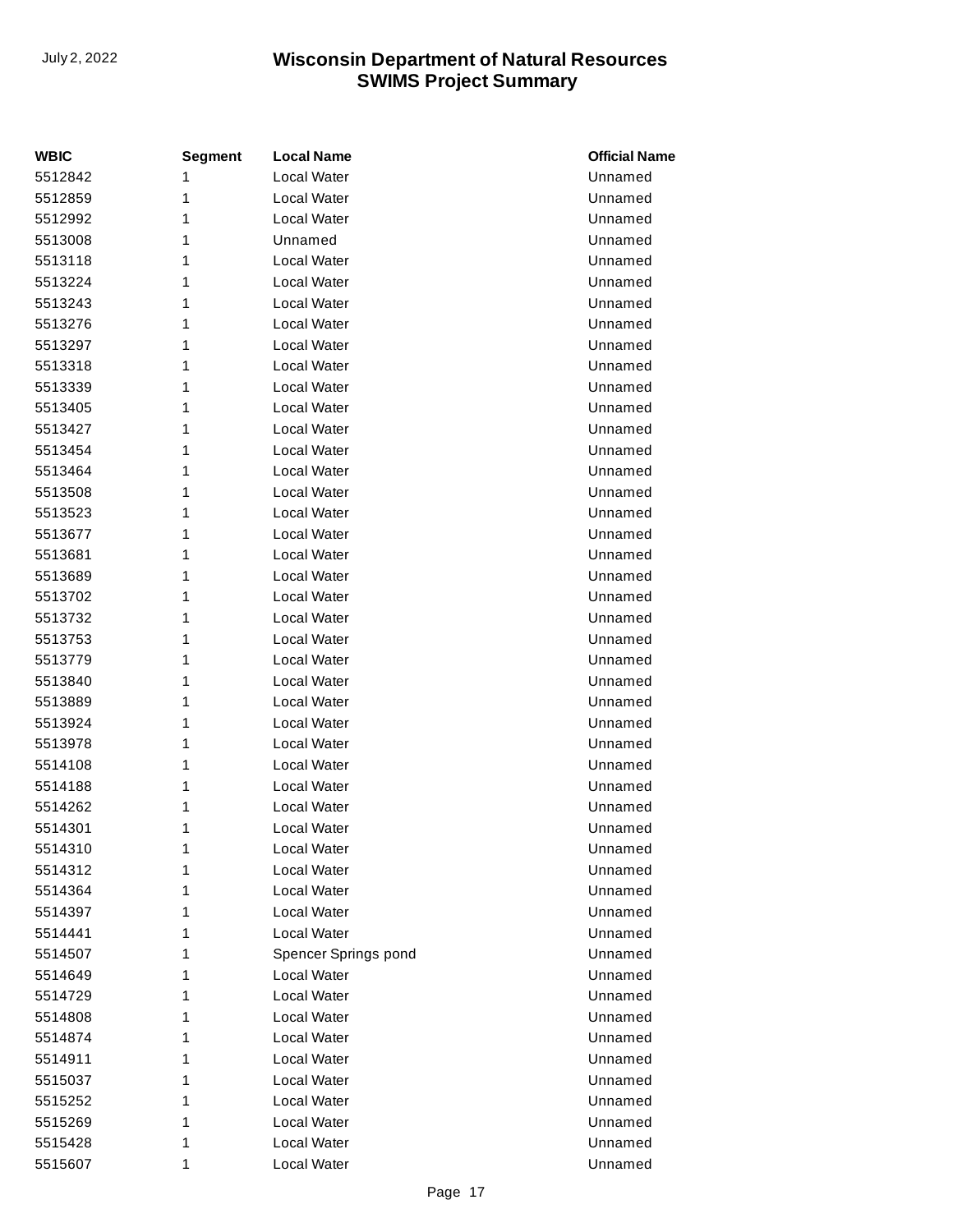| WBIC    | <b>Segment</b> | <b>Local Name</b>  | <b>Official Name</b> |
|---------|----------------|--------------------|----------------------|
| 5515706 |                | Local Water        | Unnamed              |
| 5515767 | 1              | Local Water        | Unnamed              |
| 5515774 | 1              | Local Water        | Unnamed              |
| 5516139 | 1              | Local Water        | Unnamed              |
| 5516210 | 1              | Local Water        | Unnamed              |
| 5516304 | 1              | Local Water        | Unnamed              |
| 5516326 | 1              | Local Water        | Unnamed              |
| 5516436 | 1              | Local Water        | Unnamed              |
| 5516455 | 1              | Local Water        | Unnamed              |
| 5516543 | 1              | Local Water        | Unnamed              |
| 5516619 | 1              | Local Water        | Unnamed              |
| 5516625 | 1              | Local Water        | Unnamed              |
| 5516671 | 1              | Freedom Lakes      | Freedom Lakes        |
| 5516696 | 1              | Local Water        | Unnamed              |
| 5516738 | 1              | Local Water        | Unnamed              |
| 5516749 | 1              | Local Water        | Unnamed              |
| 5516968 | 1              | Local Water        | Unnamed              |
| 5516983 | 1              | Local Water        | Unnamed              |
| 5517020 | 1              | Local Water        | Unnamed              |
| 5581830 | 1              | Local Water        | Unnamed              |
| 5582823 | 1              | Local Water        | Unnamed              |
| 5582919 | 1              | Local Water        | Unnamed              |
| 5582924 | 1              | Local Water        | Unnamed              |
| 5583016 | 1              | Local Water        | Unnamed              |
| 5583076 | 1              | Local Water        | Unnamed              |
| 5583121 | 1              | Local Water        | Unnamed              |
| 5583123 | 1              | Local Water        | Unnamed              |
| 5583185 | 1              | Local Water        | Unnamed              |
| 5583200 | 1              | Local Water        | Unnamed              |
| 5583202 | 1              | Local Water        | Unnamed              |
| 5583213 | 1              | Local Water        | Unnamed              |
| 5583214 | 1              | Local Water        | Unnamed              |
| 5583215 | 1              | <b>Local Water</b> | Unnamed              |
| 5583226 | 1              | Local Water        | Unnamed              |
| 5583285 | 1              | Local Water        | Unnamed              |
| 5583304 | 1              | Local Water        | Unnamed              |
| 5583309 | 1              | Local Water        | Unnamed              |
| 5583407 | 1              | Local Water        | Unnamed              |
| 5583428 | 1              | Local Water        | Unnamed              |
| 5589218 | 1              | Unnamed            | Unnamed              |
| 5590431 | 1              | Local Water        | Unnamed              |
| 5590474 | 1              | Local Water        | Unnamed              |
| 5590833 | 1              | Local Water        | Unnamed              |

**Lab Account Codes**

**Account Code Description Start Date End Date**